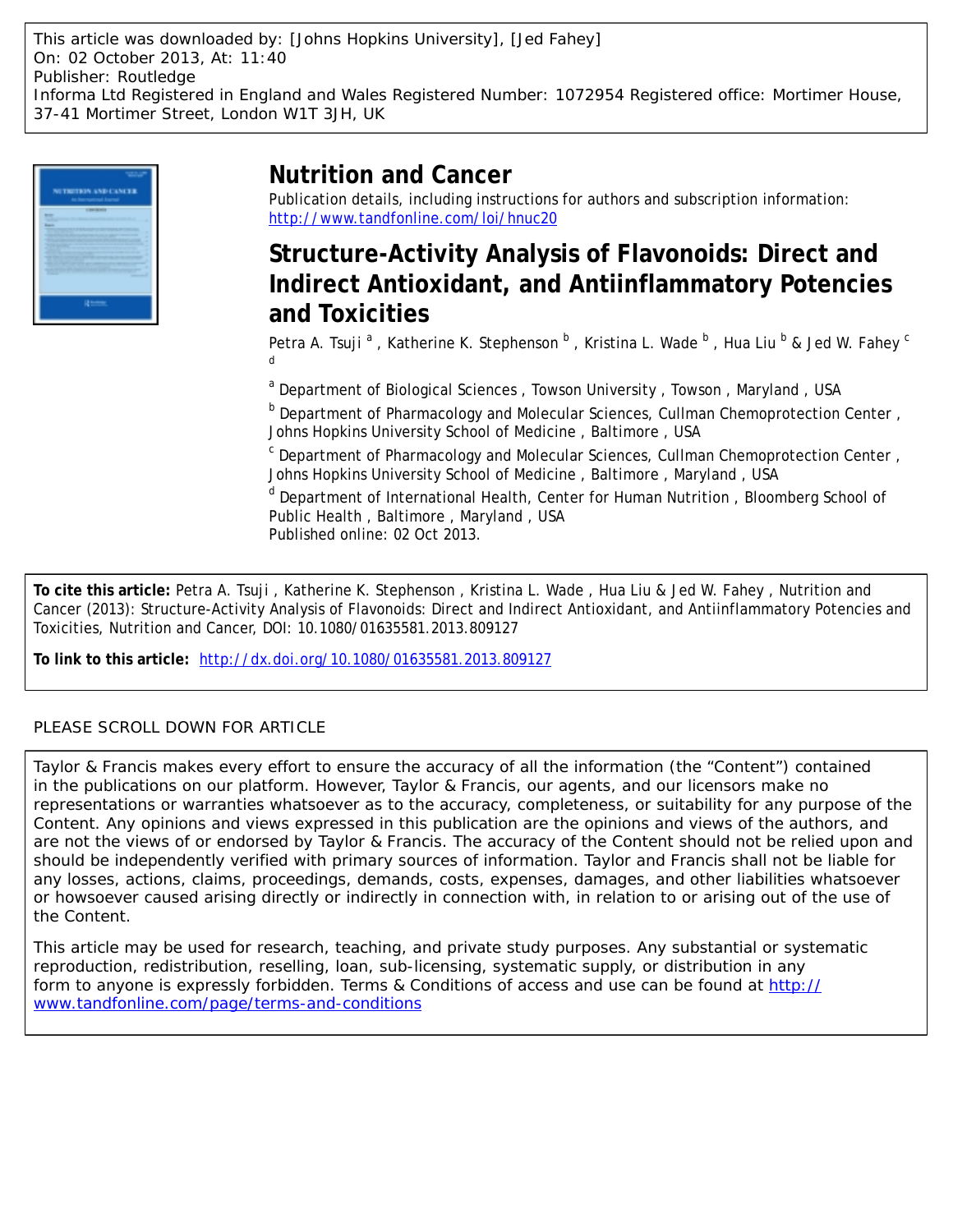

# **Structure-Activity Analysis of Flavonoids: Direct and Indirect Antioxidant, and Antiinflammatory Potencies and Toxicities**

# **Petra A. Tsuji**

*Department of Biological Sciences, Towson University, Towson, Maryland, USA*

# **Katherine K. Stephenson, Kristina L. Wade, and Hua Liu**

*Department of Pharmacology and Molecular Sciences, Cullman Chemoprotection Center, Johns Hopkins University School of Medicine, Baltimore, USA*

# **Jed W. Fahey**

*Department of Pharmacology and Molecular Sciences, Cullman Chemoprotection Center, Johns Hopkins University School of Medicine, Baltimore, Maryland, USA, and Department of International Health, Center for Human Nutrition, Bloomberg School of Public Health, Baltimore, Maryland, USA*

**Flavonoids are secondary plant products that are well represented in healthy diets because of ingestion of fruit, vegetables, herbs, and teas. Increased consumption is correlated with decreased risks of cardiovascular disease, cancer, and other chronic diseases. Certain flavonoids confer direct antioxidant protection to cells, others induce enzymes that protect cells against oxidative and other insults ("indirect antioxidants"), and others appear to be protective by both mechanisms. Hydroxylated flavones manifest substantial direct antioxidant activity but do not effectively induce cytoprotective enzymes. Methoxylated flavones that potently induce cytoprotective enzymes were evaluated to elucidate the structural prerequisites for effective chemoprotective agents: protecting healthy cells with minimal collateral toxicity. Flavones and flavanones methoxylated at the 5-position of the A-ring were among the most potent inducers of the cytoprotective NAD(P)H:quinoneoxidoreductase 1 (NQO1) in 3 different cell lines. Other flavones were equally potent inducers, but more toxic. Flavanones contain no Michael reaction center, yet some are potent inducers of NQO1, have low cytotoxicity, and inhibit LPS-stimulated iNOS activity, which suggests a redox mechanism of action rather than the Keap1/Nrf2/ARE mechanism by which so many of the classic inducers operate. Evaluation in vivo will reveal whether differential protective advantages support their possible evaluation in a cancer prevention setting.**

# **INTRODUCTION**

Despite advances in surgery and chemotherapy, cancer incidence continues to grow in absolute terms, mortality remains unacceptably high, and the 5-yr survival rate with many cancers has only improved slightly. Interrupting the biological mechanisms involved in carcinogenesis through the use of naturally occurring or synthetic compounds (*chemoprevention* or *chemoprotection*), which are safe for chronic, long-term use in otherwise healthy persons, would have tremendous medical and public health benefits. Chemoprotection may occur at any point along the long continuum of carcinogenesis, and many agents that target this process are under investigation. Health benefits are widely documented to be associated with higher intake of fruits and vegetables and the flavonoid-rich group of phytochemicals contained therein (1). Epidemiological studies have correlated intake of flavonoids to reduced coronary-related mortality  $(2,3)$ , as well as reduced risk of cancers  $(4,5)$ .

The flavonoids are a structurally diverse class of about 5000 low molecular weight polyphenolic benzo-c-pyrone derivatives, with a basic structure comprising 2 benzene rings (A and B), separated by an oxygen-containing pyran ring (C) (Fig. 1). Flavonoids can be further grouped into flavonols, flavanols, flavones, isoflavans, flavanones, and isoflavones, based on the degree of oxidation of the C-ring, the hydroxylation pattern of the A- and B-rings, and the substitution in the 3-position (Fig. 1). Most common ring substituents are hydroxyl-, methoxyl-, or sugar moieties (6). Flavonoids and their metabolites induce or inhibit phase 1 and 2 enzymes in vivo (7), but many of these flavonoids have very limited bioavailability because of high intestinal metabolism or poor absorption in vivo  $(8-10)$ .

Address correspondence to Jed W. Fahey, Department of Pharmacology and Molecular Sciences, Lewis B. and Dorothy Cullman Chemoprotection Center, Johns Hopkins University School of Medicine, 855 N. Wolfe St., Suite 625, Baltimore, MD 21205. Phone: 410-614-2607. E-mail: jfahey@jhmi.edu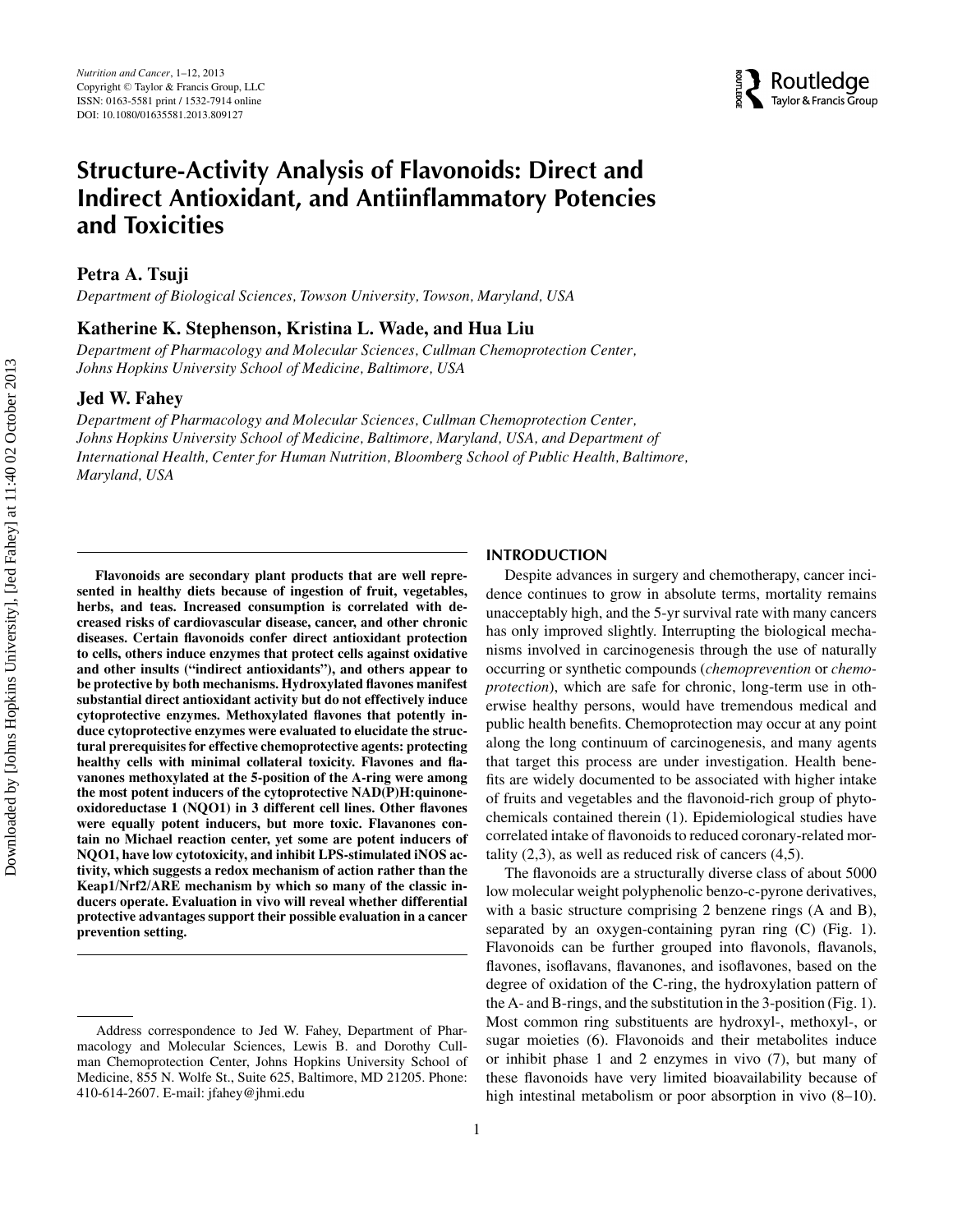

FIG. 1. Basic structure of a flavonoid and some naturally occurring flavonoids.

Recently, methoxylated flavones have emerged as a new subclass of flavonoids with unprecedented metabolic stability and thus potentially increased bioavailability (11,12). Particularly high concentrations of meth(ox)ylated flavones have been reported in *Citrus* species (13) and in a variety of plants used in various folk medicines (14), including *Arnica* species (15), neotropical nutmeg (16,17), leaves of some pepper plants (18), common field plants (19), the manuka tree in New Zealand (19), and herbs (20), but most naturally occurring flavonoids exist as glycosylated conjugates, and the aglycones are only absorbed after gastrointestinal hydrolysis.

Among their well-documented modes of action, many flavonoids inhibit cancer cell growth  $(7,21)$ , down-regulate expression or activity of carcinogen-bioactivating phase 1 enzymes (8,22,23) or upregulate cytoprotective phase 2 enzymes (23,24). Induction of phase 2 enzymes (25,26) is an important step in detoxification of electrophilic and thus potentially carcinogenic xenobiotics (27). NAD(P)H:quinone-oxidoreductase 1 (NQO1) is an inducible phase 2 enzyme (24) that catalyzes the obligatory 2-electron reduction of quinones to hydroquinones thus protecting against oxidative cycling and sulfhydryl depletion. As such, the enzyme NQO1 is protective towards chemicaland radiation-induced carcinogenesis (28,29). Moreover, it has been widely used as a representative and prototypical biomarker for the coordinate induction of phase 2 enzymes, now known to occur via the Keap1-Nrf2-ARE signaling pathway (30), and inducers of which are referred to as *indirect antioxidants* (25). Many compounds that induce NQO1, including the naturally occurring polyphenols, contain Michael reaction acceptor groups (24,31), and it has been postulated that they are also essential for the NQO1 inducer activity of flavonoids (31).

The structure–function relationships of closely related flavonoids are therefore of special interest, and, for example, the position of a substituent aromatic ring on the flavone nucleus may dramatically affect both the inducer potency (32) and its direct antioxidant activity (29). Notably missing from the cancer prevention literature, are some of the most potent naturally occurring flavonoid inhibitors of cell proliferation (e.g., 5,7-dimethoxyflavone (33), which was anticipated to be a potent NQO1-inducer due to the juxtaposition of its electronwithdrawing methoxyl-groups in relation to the oxygen at position 4 of ring C). Dinkova-Kostova and colleagues demonstrated that the presence of unsubstituted hydroxyl groups at specific positions of the aromatic ring(s) of some families of plant polyphenols significantly increased the NQO1 inducer potency (31). We expected that these structural requirements would also apply to flavonoids, with hydroxylated or methoxylated flavones modifying NQO1-induction according to their electron withdrawing potencies. Furthermore, certain mono- or dimethoxylated flavones, in contrast to their nonmethylated analogues, have potent biological activity and antiproliferative effects selective for cancer cells, but low cytotoxic or cytostatic activity in normal cells (33).

In this study we examined a range of flavonoids selected based on both their expected range of phase 2 enzyme induction potency and their enhanced capacity for cellular uptake. They are thus of special interest as potential chemoprevention agents or lead compounds for synthesis. In addition to examining the indirect antioxidant capacity of these flavonoids by measuring their ability to induce NQO1 in murine hepatoma cells, we measured their ability to inhibit lipopolysaccharide (LPS)-dependent induction of iNOS (inducible nitric oxide synthase) in mouse macrophages, their cytotoxic effects in both a human cancer and noncancer cell line, their direct antioxidant radical quenching potency by the quenching of ABTS<sup>•+</sup> (2,2 -azinobis(3-ethylbenzthiazoline-6-sulfonic acid)), and the uptake kinetics of a representative subset.

# **MATERIALS AND METHODS**

#### **Chemicals**

Flavonoids (>97% purity) were purchased from Indofine Chemical Co. (Somerville, NJ) and Sigma-Aldrich Chemical Co. (St. Louis, MO). Dimethylsulfoxide (DMSO), and other solvents were HPLC grade and obtained from J.T. Baker (Phillipsburg, NJ). 3-[4,5-Dimethylthiazolyl-2-yl]-2,5-diphenyltetrazolium bromide (MTT), N-(1-naphthyl) ethylenediamine dihydrochloride, sulfanilamide, bovine serum albumin (BSA), 2,2 -azinobis(3-ethylbenzthiazoline-6-sulfonic acid) (ABTS), and 6-hydroxy-2,5,7,8-tetramethylchroman-2 carboxylic acid (Trolox) were purchased from Sigma-Aldrich Chemical Co. (St. Louis, MO). Bicinchoninic acid (BCA) protein assay kit was obtained from Thermo Fisher Scientific LSR (Rockford, IL). Cell culture medium and serum were from Gibco-BRL (Grand Island, NY). All other chemicals were of analytical grade.

#### **Cell Culture**

Cells were obtained from the American Tissue Culture Collection (Manassas, VA). Hepa 1c1c7 murine hepatoma cells,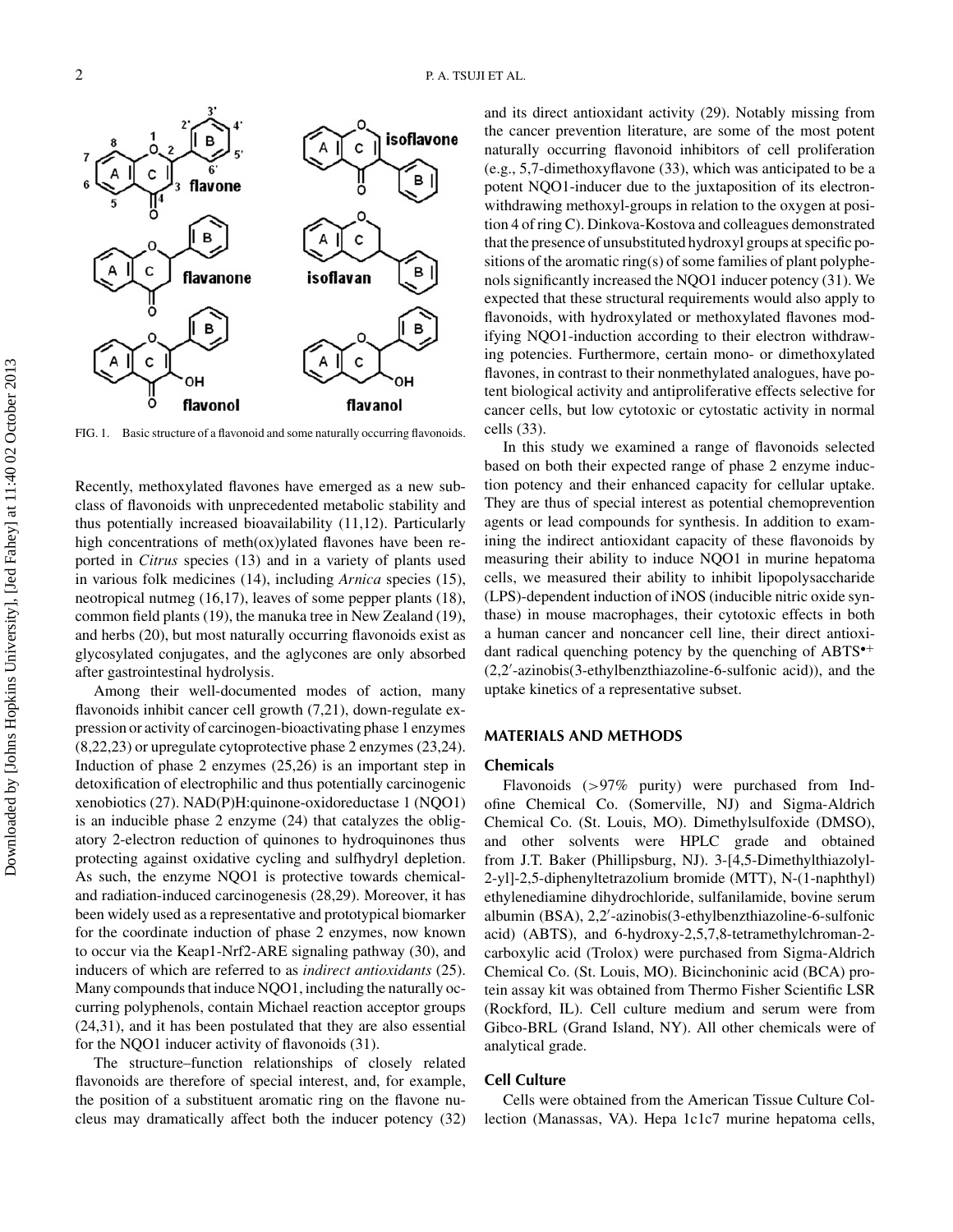which are highly inducible for NQO1 (34), were cultured as previously described at 37 $\degree$ C and 5% CO<sub>2</sub> in  $\alpha$ -minimum essential medium supplemented with 10% heat- and charcoaltreated fetal bovine serum (FBS) (31,32). Human colon carcinoma (Caco-2) cells and normal human bronchial epithelial BEAS-2B cells were cultured as described previously (22,35,36). RAW264.7 cells were cultured as described (37). Caco-2 cells have been used extensively in the study of flavonoid transport and metabolism and are considered a good model of human intestinal cell function (38). BEAS-2B cells in culture have typical epithelial cell morphology (39), and although they are immortalized through Adenovirus SV40 hybrid virus, they were derived from normal human bronchial epithelial cells (40). BEAS-2B cells have been used extensively in inflammation (41) and carcinogenesis studies (22,33,42,43), and, as a noncancerous cell line, are thought to be a good model of normal bronchial epithelial cells (36,44,45) in the study of initiation of carcinogenesis in the human lung.

#### **"Prochaska" NQO1 Assay (Indirect Antioxidant Activity)**

Hepa 1c1c7 cells were seeded into 96-well tissue culture plates for 24 h (10,000 cells per well) and exposed to serial dilutions (0–200  $\mu$ M) of selected flavonoids in the cell culture medium for 48 h. Vehicle dimethyl sulfoxide (DMSO, 0.1% final volume) was used as a control in all experiments. Using the Prochaska microtiter plate bioassay (34), the potency of selected flavonoids to induce the phase 2 enzyme NQO1 was determined. The concentration required to double the specific enzymatic activity of NQO1 [E.C. 1.6.99.2] (the "CD") was used as a measure of inducer potency. Replicate samples of cell lysates were pipetted to fresh 96-well plates for determination of protein content using the BCA method (46).

#### **Chemoprotective Index**

The Chemoprotective Index (CI) for each flavonoid was calculated by dividing the cell viability  $(IC_{50})$  concentration by the CD concentration obtained in the Prochaska NQO1 induction assay described above. This quotient provides an approximate index of the inducer potency relative to cytotoxicity – higher values suggesting potentially more desirable agents (47).

### **Cellular Uptake Studies**

Hepa 1c1c7 cells were seeded at 500,000 cells per well in 3 ml medium in 6-well (3.5 cm diameter) tissue culture plates for 24 h. Uptake was then monitored over the next 48 h following addition of 10  $\mu$ M final concentration of each of the flavonoids delivered in DMSO (0.1% final concentration). Wells containing flavonoid but no cells served as blanks; DMSO was added to control wells containing cells only. Culture medium was sampled at time points up to 48 h and specific flavonoid concentration was determined and compared to amounts remaining in blank wells. Flavonoid concentrations were determined by HPLC with a Waters Symmetry C18, 5  $\mu$ m, 3.9  $\times$  150 mm column and an isocratic mobile phase consisting of 60:40 methanol:water with 0.3% TFA; 0.9 ml/min flow rate (48), on a Waters 2690 Alliance

separations module using a 2996 PDA detector tuned to the peak UV absorption wavelength for each of the compounds.

#### **Cell Toxicity Assay (MTT)**

The most potent flavonoids in the NQO1-activity assay were subsequently tested for cell toxicity using the MTT assay (49) in Hepa 1c1c7, Caco-2, and BEAS-2B cells. Cells were seeded in 96-well tissue culture plates at 10,000 cells/well and incubated with selected flavonoids for 48 h. Cells were then rinsed in DPBS and incubated with the tetrazolium salt MTT (10  $\mu$ L of 5 mg/ml added to 100  $\mu$ L DPBS) for 2 h at 37°C. DMSO (200  $\mu$ L) was then added to each well, mixed to solubilize the formazan, and optical density determined spectrophotometrically by measuring absorbance at 570/630 nm using a Spectramax Plus microplate reader (Molecular Devices, Sunnyvale, CA).

### **Inhibition of iNOS Induction**

The capacity to inhibit LPS-induced iNOS induction was evaluated in murine macrophage-like RAW264.7 cells by the Griess reaction (50). Briefly, cells were cultured at  $37^\circ$ C in a humidified  $5\%$  CO<sub>2</sub> atmosphere in Dulbecco's Minimum Essential Medium containing 10% heat-inactivated FBS. Murine RAW264.7 cells were plated in 96-well tissue culture plates (20,000 cells per well) and grown for 24 h before exposure to serial dilutions of test compounds in the presence of 10 ng/ml LPS. Cells were incubated for an additional 48 h. Wells treated with LPS, but without flavonoid, served as controls. Nitrite concentration in culture supernatant was measured as an indicator of iNOS induction (NO production) in the cells. Briefly,  $100 \mu L$ of each supernatant fraction were mixed with the same volume of Griess reagent [1% sulfanilamide in 5% phosphoric acid and 0.1% N-(1-naphthyl)ethylenediamine dihydrochloride in distilled water], and  $\text{Abs}_{550 \text{ nm}}$  was plotted against a standard curve of sodium nitrite (37,50).

#### **Direct Antioxidant Assessment (ABTS•+)**

Direct antioxidant activity was measured with the ABTS<sup>•+</sup> radical cation decolorization assay (25). Briefly, 50  $\mu$ l of the test compound were serially diluted in ethanol across all wells of columns 2 through 12 in a 96-well microtiter plate, starting with a stock concentration of 90  $\mu$ M, which was diluted into 300  $\mu$ L total volume for a final concentration of 15  $\mu$ M. Column 1 contained only 50  $\mu$ L ethanol and served as the blank; the bottom half of the plate, rows E–H, served as sample controls and received only 250  $\mu$ L ethanol per well; the top half of the plate, rows A–D, received 250  $\mu$ L of a 124  $\mu$ M ethanolic solution of ABTS<sup>\*+</sup>. The plates were read immediately in a microtiter plate reader (Spectramax Plus, Molecular Devices, Sunnyvale, CA) at 734 nm continuously for 5 min and the 2-min measurement was used for comparative analyses. Each experiment contained 1 plate of Trolox, a synthetic vitamin E analog, which was used to construct a standard curve (not shown) to calculate Trolox Equivalents (TE; defined as the concentration of Trolox providing an oxygen radical cation decolorization rate equivalent to  $1 \mu M$  of the test compound).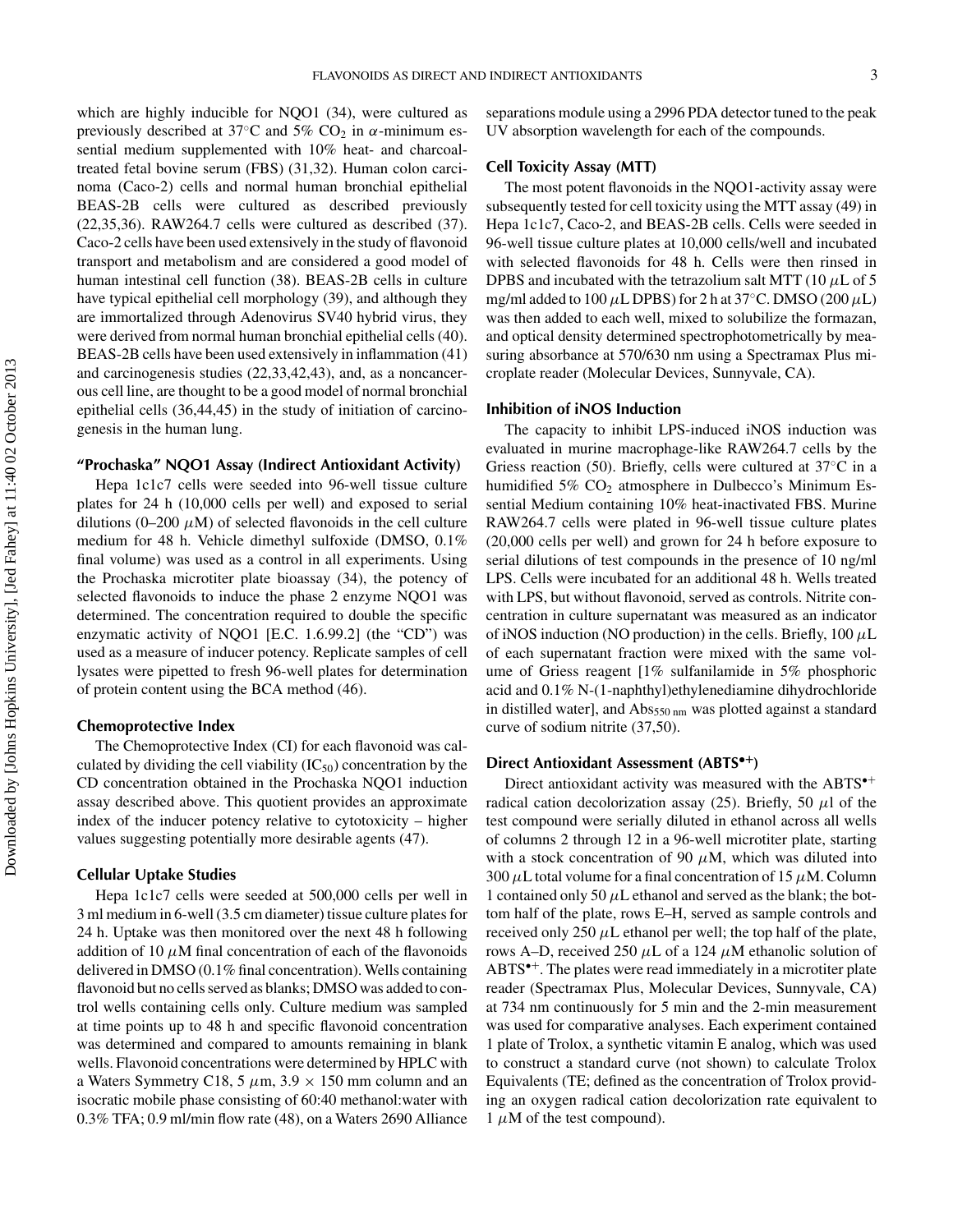#### **Statistical Analyses**

Results were expressed as means of at least 3 separate wells per treatment. Standard errors of the mean were calculated. Because all standard errors of the mean values were very small and ranged between 1% and 7% of the arithmetic mean, error bars were not included in either tables or figures, for the purpose of clarity. Trend analyses (nptrend and ranksum) and Spearman correlation analyses were performed using Stata, version 11.2, (StataCorp, College Station, TX).

## **RESULTS**

Downloaded by [Johns Hopkins University], [Jed Fahey] at 11:40 02 October 2013 Downloaded by [Johns Hopkins University], [Jed Fahey] at 11:40 02 October 2013

#### **Cytoprotective Enzyme Induction**

Twenty-nine flavones and 8 flavanones (Figs. 1 and 2) were evaluated for their potential to induce the representative phase 2 enzyme NQO1 in Hepa 1c1c7 cells (see Table 1), with special focus on a series of methoxylated compounds (no. 10–26,32–36) and their hydroxylated analogues (no. 2–5,27,30–33).The structural isomers  $\alpha$ - and β-naphthoflavone (no. 28,29) were included in some comparisons because of their extremely low- and highpotency, respectively, which bracket the range of potencies of the hydroxylated and methoxylated compounds evaluated (Table 1). Potent inducers have CD values in the low micromolar range or below. The hydroxylated flavone quercetin (no. 27) had a CD of 1.8  $\mu$ M, and 3',4'-dihydroxyflavone (no. 5), a catechol, had comparable potency (CD = 2.3  $\mu$ M), and increased the specific activity of NQO1 to a maximum 12-fold at 50  $\mu$ M. Among the methoxylated flavones (no. 10–26), 5-methoxyflavone (no. 11), 5,3 -dimethoxyflavone (no. 21), 5,4 -dimethoxyflavone (no. 20), and 5,7-dimethoxyflavone (no. 19), were extremely potent inducers of NQO1 in murine Hepa 1c1c7 cells (CD  $\leq 0.2 \mu M$ ). Other flavones (e.g., 5-hydroxy,7-methoxyflavone) (no. 7), 3-methoxyflavone (no. 10), 3,6-dimethoxyflavone (no. 18), and 4 -methoxyflavone (no. 14), also demonstrated good NQO1 induction potency with CD-values ranging from 0.3 to 8  $\mu$ M. Higher degrees of methoxylation (e.g., trimethoxyl-) or substitutions at positions other than the 5, 7,  $3'$ , and  $4'$  carbons of flavones did not result in superior NQO1 inducer potencies.



FIG. 2. Structures of selected flavones and flavanones; compound numbers are referred to in text and tables.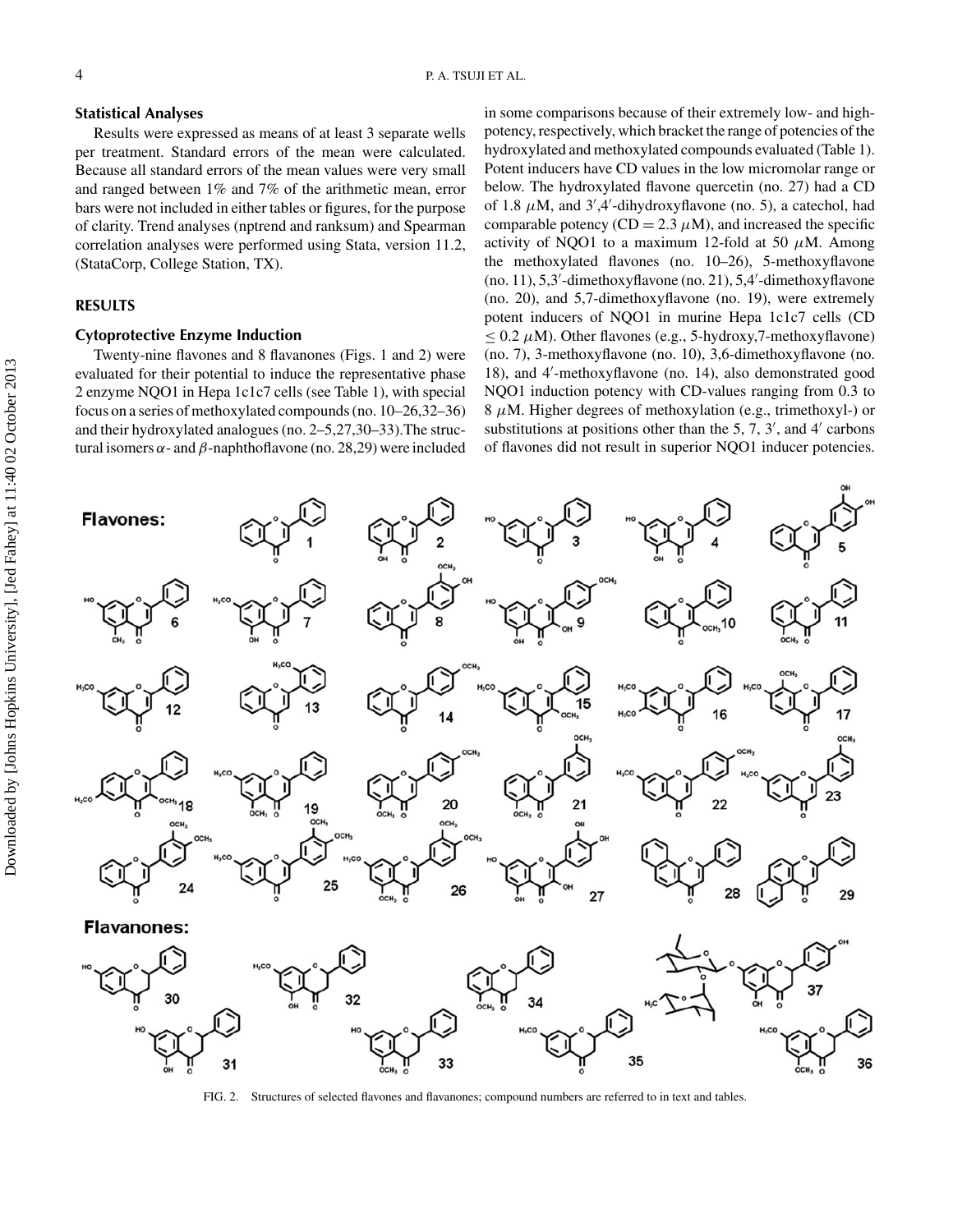TABLE 1 Induction of NQOI specific activity in Hepa1c1c7 cells by flavones and flavanones

| $CD ( \mu M)^b$<br>CI <sup>c</sup><br>No. <sup>a</sup><br>Flavonoid<br>Common name<br>Flavone<br>1.9<br>21<br>flavone<br>13<br>1<br>$\overline{2}$<br>< 1.4<br>31<br>5-hydroxyflavone<br>>100.0<br>primuletin<br>3<br>7-hydroxyflavone<br>Inactive<br>$\overline{4}$<br>5,7-dihydroxyflavone<br>15.0<br>5.1<br>chrysin<br>26<br>5<br>3',4'-dihydroxyflavone<br>2.3<br>6.1<br>24<br>4-hydroxyflavonol<br>7-hydroxy,5-methylflavone<br>20.0<br>10.9<br>6<br>16<br>7<br>5-hydroxy,7-methoxyflavone<br>567<br>0.3<br>$\overline{4}$<br>tectochrysin<br>$\,8\,$<br>4'-hydroxy,3'-methoxyflavone<br>50.0<br>2.0<br>30<br>9<br>6.25<br>8.7<br>3,5,7-trihydroxy,4'methoxyflavone<br>17<br>kaempferide<br>0.32<br>248<br>10<br>3-methoxyflavone<br>8<br>0.03<br>1090<br>11<br>5-methoxyflavone<br>$\mathfrak{2}$<br>9.0<br>5.6<br>25<br>12<br>7-methoxyflavone<br>25.0<br>13<br>2'-methoxyflavone<br>2.1<br>29<br>8.0<br>14<br>4'-methoxyflavone<br>14.0<br>14<br>15<br>3,7-dimethoxyflavone<br>37.0<br>3.5<br>28<br>16<br>6,7-dimethoxyflavone<br>13.0<br>7.5<br>22<br>17<br>7,8-dimethoxyflavone<br>Inactive<br>18<br>2.0<br>3,6-dimethoxyflavone<br>49.4<br>10<br>19<br>5,7-dimethoxyflavone<br>0.2<br>435<br>chrysin dimethyl ether<br>6<br>20<br>5,4'-dimethoxyflavone<br>0.085<br>728<br>3<br>21<br>5,3'-dimethoxyflavone<br>0.06<br>1652<br>$\mathbf{1}$<br>22<br>31.0<br>7,4'-dimethoxyflavone<br>6.2<br>23<br>23<br>7,3'-dimethoxyflavone<br>7.5<br>13.7<br>15<br>24<br>3',4'-dimethoxyflavone<br>18.0<br>26.7<br>11<br>25<br>7,3',4'-trimethoxyflavone<br>Inactive<br>5,7,3',4'-tetramethoxyflavone |    |                            |      | NQO1 |                        |
|------------------------------------------------------------------------------------------------------------------------------------------------------------------------------------------------------------------------------------------------------------------------------------------------------------------------------------------------------------------------------------------------------------------------------------------------------------------------------------------------------------------------------------------------------------------------------------------------------------------------------------------------------------------------------------------------------------------------------------------------------------------------------------------------------------------------------------------------------------------------------------------------------------------------------------------------------------------------------------------------------------------------------------------------------------------------------------------------------------------------------------------------------------------------------------------------------------------------------------------------------------------------------------------------------------------------------------------------------------------------------------------------------------------------------------------------------------------------------------------------------------------------------------------------------------------------------------------------------|----|----------------------------|------|------|------------------------|
|                                                                                                                                                                                                                                                                                                                                                                                                                                                                                                                                                                                                                                                                                                                                                                                                                                                                                                                                                                                                                                                                                                                                                                                                                                                                                                                                                                                                                                                                                                                                                                                                      |    |                            |      |      | $CI$ rank <sup>d</sup> |
|                                                                                                                                                                                                                                                                                                                                                                                                                                                                                                                                                                                                                                                                                                                                                                                                                                                                                                                                                                                                                                                                                                                                                                                                                                                                                                                                                                                                                                                                                                                                                                                                      |    |                            |      |      |                        |
|                                                                                                                                                                                                                                                                                                                                                                                                                                                                                                                                                                                                                                                                                                                                                                                                                                                                                                                                                                                                                                                                                                                                                                                                                                                                                                                                                                                                                                                                                                                                                                                                      |    |                            |      |      |                        |
|                                                                                                                                                                                                                                                                                                                                                                                                                                                                                                                                                                                                                                                                                                                                                                                                                                                                                                                                                                                                                                                                                                                                                                                                                                                                                                                                                                                                                                                                                                                                                                                                      |    |                            |      |      |                        |
|                                                                                                                                                                                                                                                                                                                                                                                                                                                                                                                                                                                                                                                                                                                                                                                                                                                                                                                                                                                                                                                                                                                                                                                                                                                                                                                                                                                                                                                                                                                                                                                                      |    |                            |      |      |                        |
|                                                                                                                                                                                                                                                                                                                                                                                                                                                                                                                                                                                                                                                                                                                                                                                                                                                                                                                                                                                                                                                                                                                                                                                                                                                                                                                                                                                                                                                                                                                                                                                                      |    |                            |      |      |                        |
|                                                                                                                                                                                                                                                                                                                                                                                                                                                                                                                                                                                                                                                                                                                                                                                                                                                                                                                                                                                                                                                                                                                                                                                                                                                                                                                                                                                                                                                                                                                                                                                                      |    |                            |      |      |                        |
|                                                                                                                                                                                                                                                                                                                                                                                                                                                                                                                                                                                                                                                                                                                                                                                                                                                                                                                                                                                                                                                                                                                                                                                                                                                                                                                                                                                                                                                                                                                                                                                                      |    |                            |      |      |                        |
|                                                                                                                                                                                                                                                                                                                                                                                                                                                                                                                                                                                                                                                                                                                                                                                                                                                                                                                                                                                                                                                                                                                                                                                                                                                                                                                                                                                                                                                                                                                                                                                                      |    |                            |      |      |                        |
|                                                                                                                                                                                                                                                                                                                                                                                                                                                                                                                                                                                                                                                                                                                                                                                                                                                                                                                                                                                                                                                                                                                                                                                                                                                                                                                                                                                                                                                                                                                                                                                                      |    |                            |      |      |                        |
|                                                                                                                                                                                                                                                                                                                                                                                                                                                                                                                                                                                                                                                                                                                                                                                                                                                                                                                                                                                                                                                                                                                                                                                                                                                                                                                                                                                                                                                                                                                                                                                                      |    |                            |      |      |                        |
|                                                                                                                                                                                                                                                                                                                                                                                                                                                                                                                                                                                                                                                                                                                                                                                                                                                                                                                                                                                                                                                                                                                                                                                                                                                                                                                                                                                                                                                                                                                                                                                                      |    |                            |      |      |                        |
|                                                                                                                                                                                                                                                                                                                                                                                                                                                                                                                                                                                                                                                                                                                                                                                                                                                                                                                                                                                                                                                                                                                                                                                                                                                                                                                                                                                                                                                                                                                                                                                                      |    |                            |      |      |                        |
|                                                                                                                                                                                                                                                                                                                                                                                                                                                                                                                                                                                                                                                                                                                                                                                                                                                                                                                                                                                                                                                                                                                                                                                                                                                                                                                                                                                                                                                                                                                                                                                                      |    |                            |      |      |                        |
|                                                                                                                                                                                                                                                                                                                                                                                                                                                                                                                                                                                                                                                                                                                                                                                                                                                                                                                                                                                                                                                                                                                                                                                                                                                                                                                                                                                                                                                                                                                                                                                                      |    |                            |      |      |                        |
|                                                                                                                                                                                                                                                                                                                                                                                                                                                                                                                                                                                                                                                                                                                                                                                                                                                                                                                                                                                                                                                                                                                                                                                                                                                                                                                                                                                                                                                                                                                                                                                                      |    |                            |      |      |                        |
|                                                                                                                                                                                                                                                                                                                                                                                                                                                                                                                                                                                                                                                                                                                                                                                                                                                                                                                                                                                                                                                                                                                                                                                                                                                                                                                                                                                                                                                                                                                                                                                                      |    |                            |      |      |                        |
|                                                                                                                                                                                                                                                                                                                                                                                                                                                                                                                                                                                                                                                                                                                                                                                                                                                                                                                                                                                                                                                                                                                                                                                                                                                                                                                                                                                                                                                                                                                                                                                                      |    |                            |      |      |                        |
|                                                                                                                                                                                                                                                                                                                                                                                                                                                                                                                                                                                                                                                                                                                                                                                                                                                                                                                                                                                                                                                                                                                                                                                                                                                                                                                                                                                                                                                                                                                                                                                                      |    |                            |      |      |                        |
|                                                                                                                                                                                                                                                                                                                                                                                                                                                                                                                                                                                                                                                                                                                                                                                                                                                                                                                                                                                                                                                                                                                                                                                                                                                                                                                                                                                                                                                                                                                                                                                                      |    |                            |      |      |                        |
|                                                                                                                                                                                                                                                                                                                                                                                                                                                                                                                                                                                                                                                                                                                                                                                                                                                                                                                                                                                                                                                                                                                                                                                                                                                                                                                                                                                                                                                                                                                                                                                                      |    |                            |      |      |                        |
|                                                                                                                                                                                                                                                                                                                                                                                                                                                                                                                                                                                                                                                                                                                                                                                                                                                                                                                                                                                                                                                                                                                                                                                                                                                                                                                                                                                                                                                                                                                                                                                                      |    |                            |      |      |                        |
|                                                                                                                                                                                                                                                                                                                                                                                                                                                                                                                                                                                                                                                                                                                                                                                                                                                                                                                                                                                                                                                                                                                                                                                                                                                                                                                                                                                                                                                                                                                                                                                                      |    |                            |      |      |                        |
|                                                                                                                                                                                                                                                                                                                                                                                                                                                                                                                                                                                                                                                                                                                                                                                                                                                                                                                                                                                                                                                                                                                                                                                                                                                                                                                                                                                                                                                                                                                                                                                                      |    |                            |      |      |                        |
|                                                                                                                                                                                                                                                                                                                                                                                                                                                                                                                                                                                                                                                                                                                                                                                                                                                                                                                                                                                                                                                                                                                                                                                                                                                                                                                                                                                                                                                                                                                                                                                                      |    |                            |      |      |                        |
|                                                                                                                                                                                                                                                                                                                                                                                                                                                                                                                                                                                                                                                                                                                                                                                                                                                                                                                                                                                                                                                                                                                                                                                                                                                                                                                                                                                                                                                                                                                                                                                                      |    |                            |      |      |                        |
|                                                                                                                                                                                                                                                                                                                                                                                                                                                                                                                                                                                                                                                                                                                                                                                                                                                                                                                                                                                                                                                                                                                                                                                                                                                                                                                                                                                                                                                                                                                                                                                                      |    |                            |      |      |                        |
|                                                                                                                                                                                                                                                                                                                                                                                                                                                                                                                                                                                                                                                                                                                                                                                                                                                                                                                                                                                                                                                                                                                                                                                                                                                                                                                                                                                                                                                                                                                                                                                                      | 26 | luteolin tetramethyl ether | 12.5 | 24.2 | 12                     |
| 3,5,7,3',4'-pentahydroxyflavone<br>8.5<br>27<br>1.8<br>19<br>quercetin                                                                                                                                                                                                                                                                                                                                                                                                                                                                                                                                                                                                                                                                                                                                                                                                                                                                                                                                                                                                                                                                                                                                                                                                                                                                                                                                                                                                                                                                                                                               |    |                            |      |      |                        |
| 500<br>28<br>7,8-benzoflavone<br>$\alpha$ -naphthoflavone                                                                                                                                                                                                                                                                                                                                                                                                                                                                                                                                                                                                                                                                                                                                                                                                                                                                                                                                                                                                                                                                                                                                                                                                                                                                                                                                                                                                                                                                                                                                            |    |                            |      |      |                        |
| 29<br>5,6-benzoflavone<br>0.015<br>$\beta$ -naphthoflavone                                                                                                                                                                                                                                                                                                                                                                                                                                                                                                                                                                                                                                                                                                                                                                                                                                                                                                                                                                                                                                                                                                                                                                                                                                                                                                                                                                                                                                                                                                                                           |    |                            |      |      |                        |
| Flavanone                                                                                                                                                                                                                                                                                                                                                                                                                                                                                                                                                                                                                                                                                                                                                                                                                                                                                                                                                                                                                                                                                                                                                                                                                                                                                                                                                                                                                                                                                                                                                                                            |    |                            |      |      |                        |
| 30<br>30<br>7-hydroxyflavanone<br>8.6<br>18                                                                                                                                                                                                                                                                                                                                                                                                                                                                                                                                                                                                                                                                                                                                                                                                                                                                                                                                                                                                                                                                                                                                                                                                                                                                                                                                                                                                                                                                                                                                                          |    |                            |      |      |                        |
| 31<br>70<br>3.9<br>27<br>5,7-dihydroxyflavanone<br>pinocembrin                                                                                                                                                                                                                                                                                                                                                                                                                                                                                                                                                                                                                                                                                                                                                                                                                                                                                                                                                                                                                                                                                                                                                                                                                                                                                                                                                                                                                                                                                                                                       |    |                            |      |      |                        |
| 32<br>5-hydroxy,7-methoxyflavanone<br>pinostrobin<br>0.3<br>319<br>7                                                                                                                                                                                                                                                                                                                                                                                                                                                                                                                                                                                                                                                                                                                                                                                                                                                                                                                                                                                                                                                                                                                                                                                                                                                                                                                                                                                                                                                                                                                                 |    |                            |      |      |                        |
| 33<br>15<br>21<br>5-methoxy,7-hydroxyflavanone<br>alpinetin<br>7.7                                                                                                                                                                                                                                                                                                                                                                                                                                                                                                                                                                                                                                                                                                                                                                                                                                                                                                                                                                                                                                                                                                                                                                                                                                                                                                                                                                                                                                                                                                                                   |    |                            |      |      |                        |
| 0.15<br>527<br>34<br>5-methoxyflavanone<br>5                                                                                                                                                                                                                                                                                                                                                                                                                                                                                                                                                                                                                                                                                                                                                                                                                                                                                                                                                                                                                                                                                                                                                                                                                                                                                                                                                                                                                                                                                                                                                         |    |                            |      |      |                        |
| 35<br>7-methoxyflavanone<br>15<br>8.0<br>$20\,$                                                                                                                                                                                                                                                                                                                                                                                                                                                                                                                                                                                                                                                                                                                                                                                                                                                                                                                                                                                                                                                                                                                                                                                                                                                                                                                                                                                                                                                                                                                                                      |    |                            |      |      |                        |
| 0.7<br>36<br>5,7-dimethoxyflavanone<br>176<br>9                                                                                                                                                                                                                                                                                                                                                                                                                                                                                                                                                                                                                                                                                                                                                                                                                                                                                                                                                                                                                                                                                                                                                                                                                                                                                                                                                                                                                                                                                                                                                      |    |                            |      |      |                        |
| 37<br>4',5,6-trihydroxyflavanone,7-rhamnoglucoside<br>naringin<br>Inactive                                                                                                                                                                                                                                                                                                                                                                                                                                                                                                                                                                                                                                                                                                                                                                                                                                                                                                                                                                                                                                                                                                                                                                                                                                                                                                                                                                                                                                                                                                                           |    |                            |      |      |                        |

 $a_{\text{No}}$  = Compound numbers are referred to in the text, figures, and other tables.  $b_{\text{CD}}$  = Concentration required to double the specific activity of NQO1. Chemoprotective Index (CI) =  $IC_{50}/CD$ . <sup>d</sup>CI rank = relative CI ranking with 1 being the highest (CI = 1652) and 31 the lowest  $(CI = <1.4)$ .

It should be noted that the 5,7-dihydroxyflavone (no. 4) (CD  $=$ 15) is about a fourfold more potent inducer than its flavanone congener (no. 31) ( $CD = 70$ ), and the same holds true for the 5,7-dimethoxyflavone (no. 19) (CD = 0.2) and its flavanone congener (no. 36) ( $CD = 0.7$ ). However, both dimethoxylated compounds are potent inducers.

We selected 8 flavanones (flavanones lack a double bond in the 2–3 position on ring C and thus do not contain a potential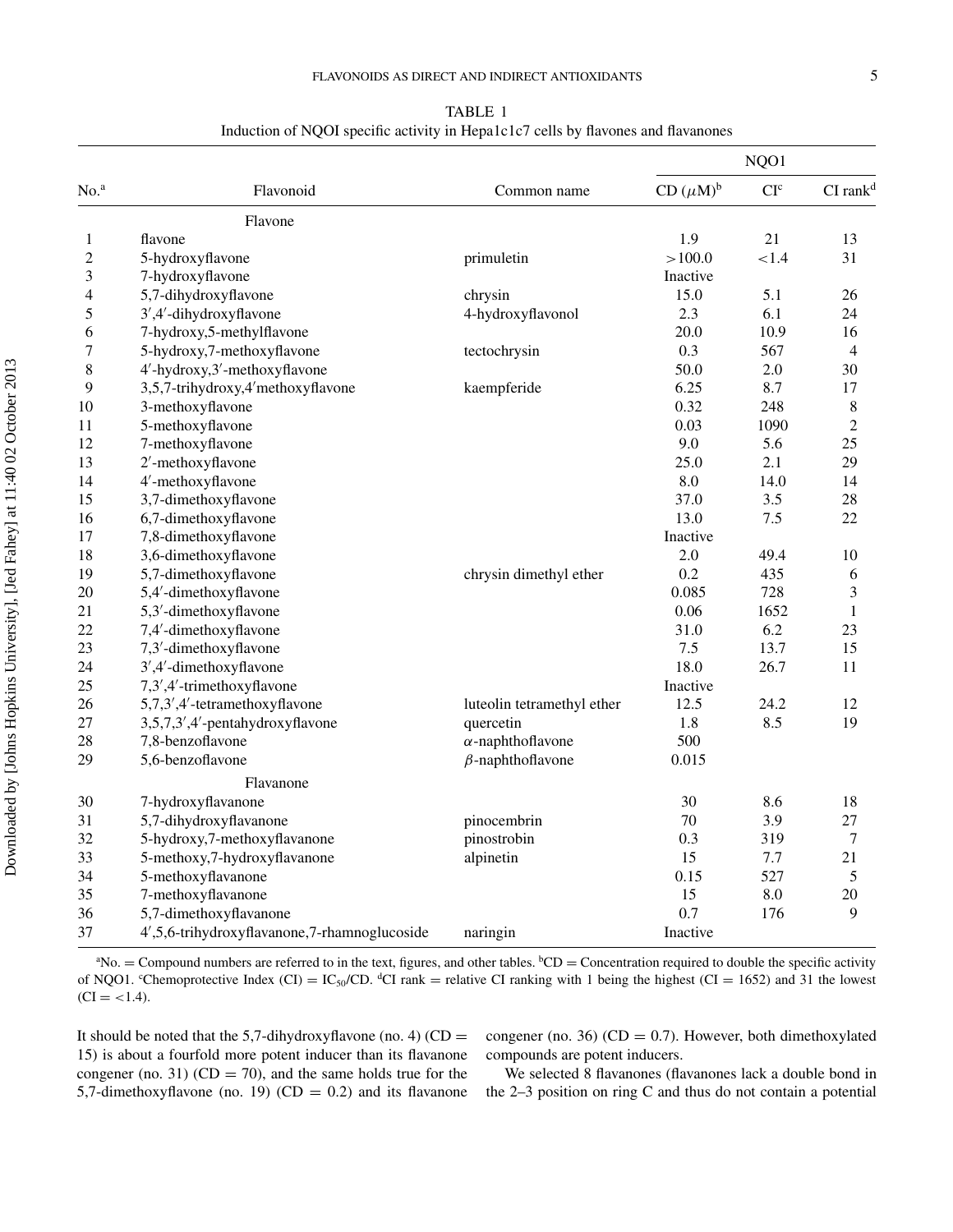Michael reaction center) to compare to their flavone structural analogs. Only 5-hydroxy,7-methoxyflavanone (no. 32) had comparable potency (see Table 1) to its flavone analogue (both  $CDs = 0.3 \mu M$ ). Both flavones and flavanones with methoxylgroups at the 5-position of the A-ring had greater NQO1 inducer potency than those with methoxyl groups at the 7 position. CD values were 0.03 and 9.0  $\mu$ M for the 5-methoxy- (no. 11) and 7–methoxy- (no. 12) flavone, respectively, and 0.15 and 15  $\mu$ M for their flavanone congeners (no. 34,35), respectively. The NQO1 inducer potency of the 5-methoxylated flavanone (no. 34) (CD = 0.15  $\mu$ M) was dramatically attenuated when a hydroxyl group occupied the 7-position on the A-ring  $(CD =$ 15  $\mu$ M for 5-methoxy, 7-hydroxyflavanone) (no. 33), whereas hydroxylation of 7-methoxylated flavonoids [which are not as active in their monomethoxylated state;  $CD = 9$  and 15  $\mu$ M for the flavone (no. 12) and flavanone (no. 35), respectively], resulted in a dramatic enhancement of activity  $[CD = 0.3 \mu M]$ for both 5-hydroxy,7-methoxyflavone (no. 7) and flavanone (no. 32)].

The CI (chemoprotective index) is the ratio of cell viability (data not shown;  $IC_{50}$  value obtained from the protein assay and used as a proxy for adherent viable cells) to the CD. It provides a helpful measure of the in vitro chemoprotective potential of a compound by highlighting the range or window of concentration between NQO1 inducer potency and toxicity. Flavonoids with a  $CI > 100$  (Table 1) included 4 out of 5 flavones and 2 of 3 flavanones with a methoxyl-group at position 5 of the A-ring. Notably, the tetramethoxyflavone (no. 26) was not in this category, and 5,3 -dimethoxyflavone (no. 21) and 5-methoxyflavone (no. 11) had the highest chemoprotective indices (1652 and 1090, respectively), giving robust NQO1 induction at 60 and 30 nanomolar concentrations, respectively (Table 1). Trends for changes in chemoprotective index follow those outlined in the previous paragraph for CD. For ease of comparison, we have also provided a relative ranking of CIs in the Tables, whereby a ranking of "1" is associated with the highest CI and a ranking of "31" is associated with the lowest CI.

### **Cellular Uptake Kinetics**

A small group of flavonoids with radically contrasting CDs and structures was evaluated in a cell culture uptake assay. All of the tested flavonoids were completely taken up within 48 h, with half-lives for uptake  $(t_{1/2})$  ranging from 4 to 24 h. At the extremes of potency were  $β$ - and α-naphthoflavone which had CD values of 0.015 and 500  $\mu$ M, respectively, which had virtually identical uptake AUC's (138 and 143  $\mu$ M·h, respectively), and  $t_{1/2}$  values of 12 and 14 h, respectively. Pinocembrin, quercetin, pinostrobin, alpinetin, and 5,7-dimethoxyflavanone had AUC's of 43, 77, 88, 128, and 237  $\mu$ M·h, respectively (Table 2). There was absolutely no correlation between uptake and NQO1 induction potency over this greater than 3000-fold difference in potencies (*P* for trend  $z = 0.69$ ,  $p > 0.490$ ; linear regression coefficient  $r^2 = 0.0000$ ,  $t = 1.31$ ,  $P = 0.237$ ). Differences in cellular uptake rates are therefore very unlikely to account for the large differences in inducer potencies among these compounds.

# **Cancer vs. Noncancer Derived Cells: Toxicity upon Exposure to Flavonoids**

The toxicity/tolerance of 12 of the most potent NOO1inducing flavonoids were further compared in a panel of cell lines: (a) human colon carcinoma (Caco-2) cells, (b) human transformed normal bronchial epithelial (BEAS-2B) cells, and (c) murine hepatoma Hepa 1c1c7 cells. The MTT cell toxicity/cell viability assay quantifies mitochondrial dehydrogenase activity, thus indirectly assessing the number of metabolically active cells  $(51)$ . IC<sub>50</sub> values were determined for each of the 12 compounds in each cell line (Table 3). Cell viability upon flavonoid exposure varied among cell lines (see Table 3): Normal human bronchial epithelial BEAS-2B cells were less

| Flavonoid uptake by Hepa1c1c7 cells after 48 h |                                 |                            |                         |                        |  |
|------------------------------------------------|---------------------------------|----------------------------|-------------------------|------------------------|--|
|                                                |                                 | Uptake                     |                         |                        |  |
| No.                                            | Flavonoid                       | $t_{1/2}$ (h) <sup>a</sup> | $AUC_{48}$ <sup>b</sup> | $CI$ rank <sup>c</sup> |  |
|                                                | Flavone                         |                            |                         |                        |  |
| 27                                             | 3,5,7,3',4'-pentahydroxyflavone |                            | 77                      | 19                     |  |
| 28                                             | 7,8-benzoflavone                | 14                         | 143                     | Unranked               |  |
| 29                                             | 5,6-benzoflavone                | 12                         | 138                     | Unranked               |  |
|                                                | Flavanone                       |                            |                         |                        |  |
| 31                                             | 5,7-dihydroxyflavanone          | 4                          | 43                      | 27                     |  |
| 32                                             | 5-hydroxy,7-methoxyflavanone    | 9                          | 88                      |                        |  |
| 33                                             | 5-methoxy,7-hydroxyflavanone    | 12                         | 128                     | 21                     |  |
| 36                                             | 5,7-dimethoxyflavanone          | 24                         | 237                     | 9                      |  |

TABLE 2

<sup>a</sup>t<sub>1/2</sub> = time required for uptake of 50% (10  $\mu$ M starting conc). <sup>b</sup>AUC<sub>48</sub> = area under the curve; 48 h exposure to 10  $\mu$ M flavonoids.<br>Chemoprotective Index (CI) rank – relative CI ranking with 1 being the bighest Chemoprotective Index (CI) rank = relative CI ranking with 1 being the highest (CI = 1652) and 31 the lowest (CI = <1.4).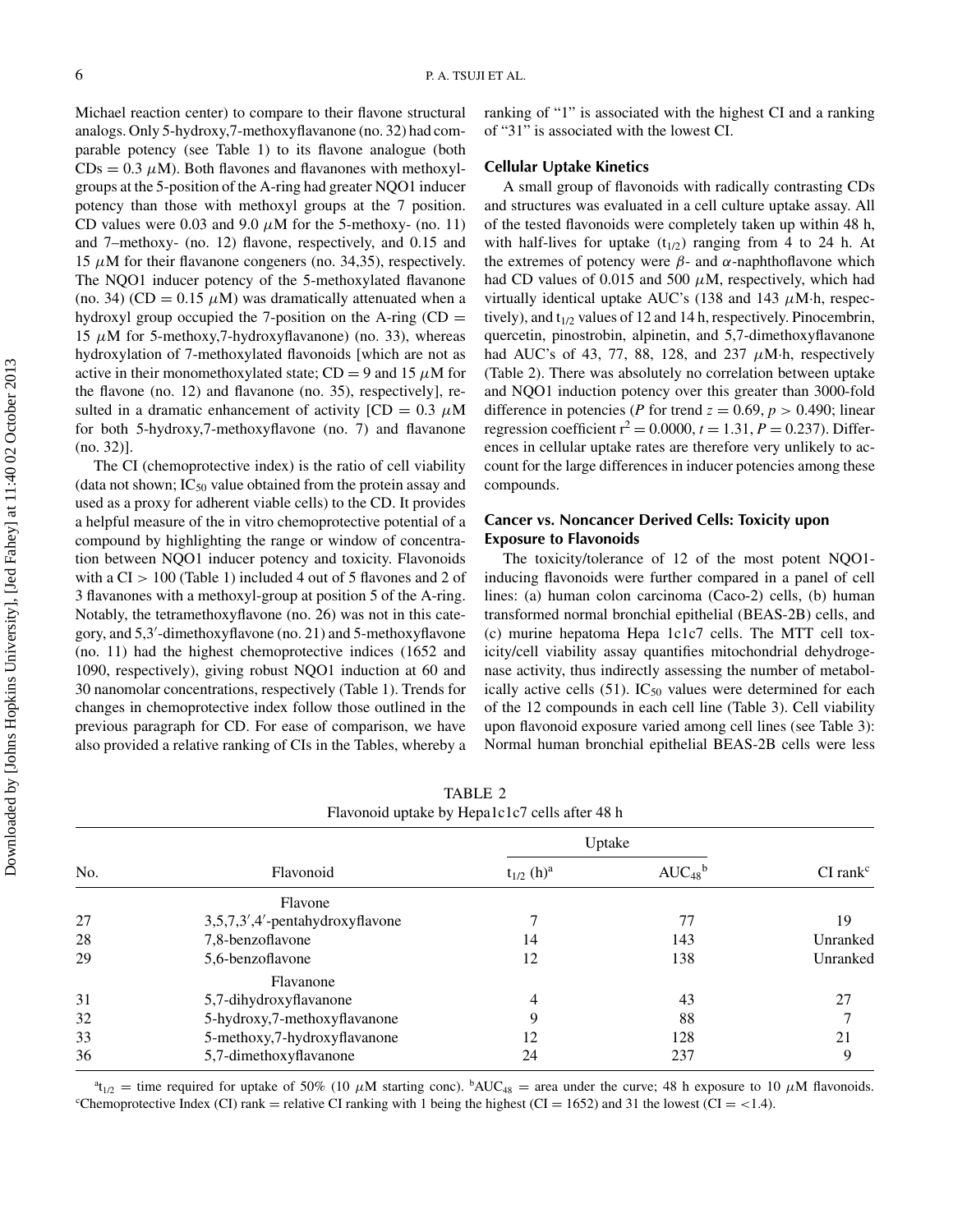|     | Flavonoid                         | $IC_{50}$ $(\mu M)^a$ |             |                |                        |
|-----|-----------------------------------|-----------------------|-------------|----------------|------------------------|
| No. |                                   | Hepalclc7             | Caco2       | <b>BEAS-2B</b> | $CI$ rank <sup>b</sup> |
| 5   | $3^{\prime}$ ,4'-dihydroxyflavone | $\sim$ 25             | $25 - 50$   | $25 - 50$      | 24                     |
|     | 5-hydroxy,7-methoxyflavone        | >200                  | >200        | >200           | 4                      |
| 9   | 3,5,7-trihydroxy,4'methoxyflavone | $\sim 50$             | $25 - 50$   | >200           | 17                     |
| 10  | 3-methoxyflavone                  | $\sim$ 22             | $20 - 100$  | >100           | 8                      |
| 11  | 5-methoxyflavone                  | $\sim$ 13             | $25 - 50$   | $\sim$ 25      | $\overline{2}$         |
| 12  | 7-methoxyflavone                  | $50 - 100$            | $50 - 100$  | >100           | 25                     |
| 14  | 4'-methoxyflavone                 | $50 - 100$            | >200        | >200           | 14                     |
| 18  | 3,6-dimethoxyflavone              | $50 - 100$            | $50 - 100$  | $50 - 100$     | 10                     |
| 19  | 5,7-dimethoxyflavone              | $50 - 100$            | $50 - 100$  | >100           | 6                      |
| 20  | 5,4'-dimethoxyflavone             | $25 - 50$             | $50 - 100$  | >50            | 3                      |
| 21  | 5,3'-dimethoxyflavone             | $\sim 50$             | $50 - 100$  | >50            |                        |
|     | Flavanone                         |                       |             |                |                        |
| 32  | 5-hydroxy,7-methoxyflavanone      | $100 - 200$           | $100 - 200$ | >200           | 7                      |

TABLE 3 Effect of flavonoids on viability of 3 cell lines (Hepa1c1c7, Caco2, and BEAS-2B)

 ${}^{a}IC_{50}$  in MTT assay of cell viability. <sup>b</sup>Chemoprotective Index (CI) rank = relative CI ranking with 1 being the highest (CI = 1652) and 31 the lowest  $(CI = <1.4)$ .

susceptible to toxicity, and Caco-2 cells were more sensitive than either BEAS-2B or Hepa 1c1c7 cells, however the same trends were observed in all 3 cell lines examined.

The flavonoids with the lowest  $IC_{50}$  values across the 3 cell lines evaluated were  $3', 4'$ -dihydroxyflavone (no. 5) and 5-methoxyflavone (no. 11) (viability assays in Fig. 3A). The flavonoids with the highest  $IC_{50}$  values were 5-hydroxy,7methoxyflavanone (no. 32) (viability assays in Fig. 3B) and 4 -methoxyflavone (no. 14), closely followed by 5,7 dimethoxyflavone (no. 19) (viability assays in Fig. 3C), 7-methoxyflavone (no. 12) and 5-hydroxy,7-methoxyflavone (no. 7). Improved tolerance of the 5-methoxy flavonoids was observed when these molecules contained a second methoxyl group at positions 3 - or 4 - (B-ring), or 7- (A-ring). These data compare well to assessment of toxicity by proxy, monitoring cellular protein levels in adhered cells in the NQO1 bioassay by the BCA method (data not shown).

#### **Potent Inhibition of iNOS-Induction by Flavonoids**

We have previously established the very close correlation between potency of Keap1-Nrf2-ARE mediated induction of phase 2 cytoprotective enzymes and the suppression of LPSstimulated iNOS induction spanning more than 6 orders of magnitude of concentration and 7 different structural classes of compounds (37). It has now been established that there is much cross-talk between the Nrf2 (cytoprotective) and NF-κB (pro-inflammatory) signaling pathways and that their respective target proteins can even regulate the activity of each other (reviewed in Ref. 52). We thus evaluated a subset of the flavonoids in Table 4 for their ability to inhibit LPS-induced iNOS induction in murine macrophage-like RAW264.7 cells. The strongest in-

hibitors were 5-methoxyflavanone, 5,3 -dimethoxyflavone, and 5,7-dimethoxyflavone (Table 4). Congruent with our data on NQO1 induction, 5-methoxylation facilitated the inhibition of iNOS induction, whereas 5-hydroxylation did not.

# **Direct Antioxidant Assessment (ABTS•+) of Trolox Equivalent Antioxidant Capacity**

Of the 37 flavonoids tested, only 4 had significant direct antioxidant capacity as measured by their equivalence to the Vitamin E analog, Trolox. Data are reported as TE or Trolox Equivalents. The compounds with activity were 3'4'-dihydroxyflavone (0.9  $\mu$ M), 3,5,7-trihydroxy-4'-methoxyflavone (1.2  $\mu$ M), 7-hydroxy,5-methylflavone  $(0.25 \mu M)$ , and 4'-hydroxy,3'methoxyflavone (0.2  $\mu$ M). Gallic acid (3,4,5-trihydroxybenzoic acid) and caffeic acid (3,4-dihydroxycinnamic acid) were used as positive controls and had Trolox equivalent antioxidant capacity values of 2.3  $\mu$ M and 1.2  $\mu$ M, respectively.

# **DISCUSSION**

Flavonoids have long been known to be antioxidants and more recently have attracted considerable interest as cancer chemoprotective candidates (24,25,32,33,53,54). Animals and humans are exposed to a large variety of flavonoids, through ingestion and dermal contact. In particular, they are exposed to flavones such as apigenin and luteolin; flavanones such as hesperetin and naringenin; flavonols such as quercetin, kaempferol, and myricetin; isoflavones such as daidzein and genistein; flavanols such as catechin, epigallocatechin gallate, and proanthocyanidins; and anthocyanins such as cyanidin and delphinidin. Various combinations of these compounds are found in abundance in many fruits, vegetables, herbs, spices, and plant-based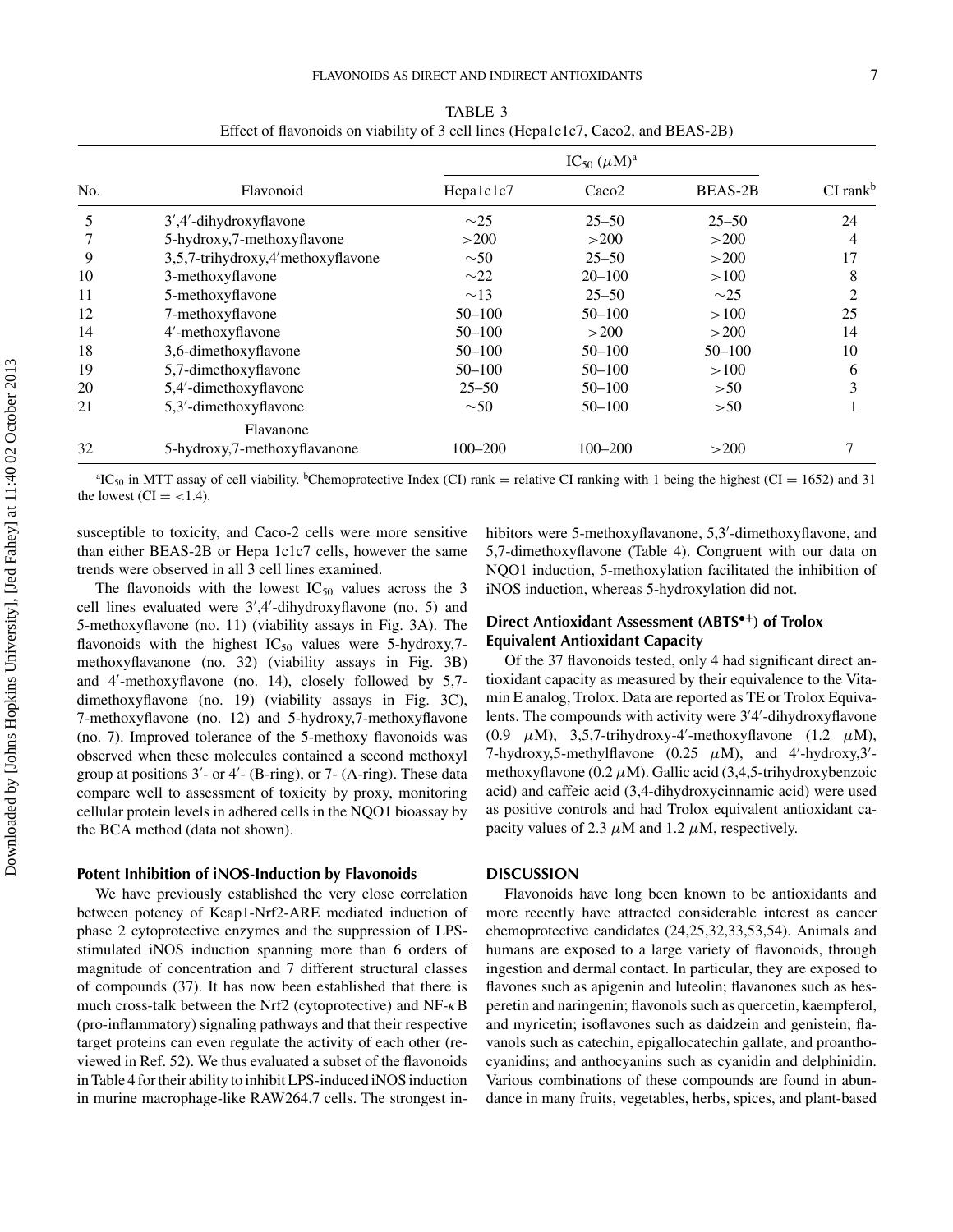

FIG. 3. MTT assays of (A) 5-methoxyflavone, (B) 5-hydroxy,7-methoxyflavanone (pinostrobin), and (C) 5,7-dimethoxyflavone, in 3 cell lines.

drinks and foods, and they have now been widely introduced into lotions, creams, cosmetics and other commercial products for topical application. Estimated dietary flavonoid intake can reach 50–800 mg per day (1), and the proliferation of fortified foods and dietary supplements can be expected to further increase the flavonoid intake in affluent populations.

Mechanisms of flavonoid action are not always obvious, and epidemiological studies do not always reach similar conclusions (1). It has become clear that in humans and in animal models of conditions involving pathological inflammation, cardiovascular disease, and cancer, many of these flavonoids and other polyphenols and/or their metabolites exhibit a variety of effects with implications for prevention or treatment. Importantly, flavonoids have been shown to inhibit many enzymes involved in the carcinogenesis process, including lipoxygenases (7,23), cyclooxygenases (23,55), xanthine oxidase (23), mitochondrial succinoxidase (23), NADH oxidase (23), phospholipase A2 (7,23), topoisomerases (23,56), and protein kinases (7,23). Some flavonoids have been shown to induce cytoprotective enzymes and thus have an indirect antioxidant effect (32). The ultimate result may be concentration-, organ-, and/or cell-specific. Therefore, for comparison purposes, both cancer cells (Hepa 1c1c7 and Caco-2) and immortalized normal (BEAS-2B) cells were used in this study. Both the intestinal carcinoma (Caco-2) cells (models for the intestinal epithelial barrier), and normal transformed human bronchial epithelial (BEAS-2B) cells are considered reasonable proxies for human epithelium, and they represent tissues that are readily and repeatedly exposed to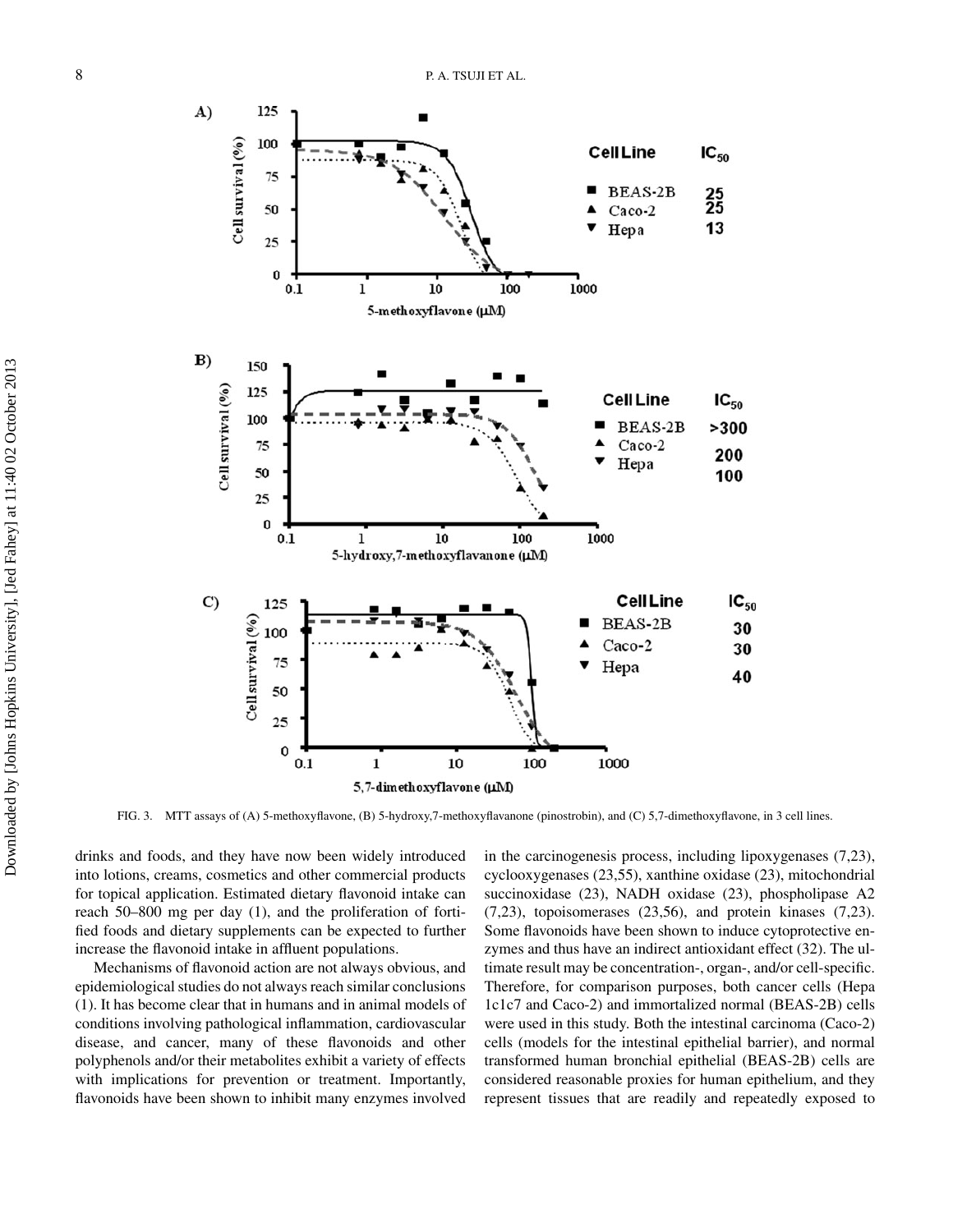|     |                              | Inhibition            |               |                        |
|-----|------------------------------|-----------------------|---------------|------------------------|
| No. | Flavonoid                    | $IC_{50}$ $(\mu M)^a$ | Max. $(\%)^b$ | $CI$ rank <sup>c</sup> |
| 4   | 5,7-dihydroxyflavone         | >20                   | 40            | 26                     |
| 11  | 5-methoxyflavone             | 5                     | 80            |                        |
| 12  | 7-methoxyflavone             | $\sim$ 5              | $50$          | 25                     |
| 19  | 5,7-dimethoxyflavone         | 2.5                   | 90            | 6                      |
| 20  | 5,4'-dimethoxyflavone        |                       | 89            |                        |
| 21  | 5,3'-dimethoxyflavone        | $2.5 - 5.0$           | 73            |                        |
|     | Flavanone                    |                       |               |                        |
| 31  | 5,7-dihydroxyflavanone       | stimul <sup>d</sup>   | stimul        | 27                     |
| 32  | 5-hydroxy,7-methoxyflavanone | >20                   | 20            |                        |
| 34  | 5-methoxyflavanone           | $\sim1.2$             | 94            |                        |
| 36  | 5,7-dimethoxyflavanone       | $\sim$ 5              | 90            | 9                      |

TABLE 4 Flavonoid inhibition of LPS-stimulated iNOS induction in RAW 264.7 cells

<sup>a</sup> Flavonoid concentration required for 50% reduction of iNOS induction. <sup>b</sup>Maximum flavonoid inhibition of iNOS induction. Chemoprotective Index (CI) rank = relative CI ranking with 1 being the highest (CI = 1652) and 31 the lowest (CI = <1.4). d: Stimulated (did not inhibit) LPS-stimulated iNOS induction.

dietary flavonoids. Murine hepatoma (Hepa 1c1c7) cells on the other hand have a highly inducible NQO1which can be upregulated many-fold in specific activity. This system has a long history in the discovery of new cancer preventive candidates (34).

To investigate whether flavonoids can act both as direct antioxidants and indirect antioxidants (inducers of cellular detoxification phase 2 enzymes), we first examined the NQO1 induction potency of 37 structurally related flavonoids in murine hepatoma cells. 5,7-dimethoxyflavone (no. 19) has been shown previously to be selectively inhibitory to cancer cells compared to immortalized but noncancer-derived normal human bronchial epithelium (BEAS-2B) cells (33), and it served as our reference compound. This flavone was about twice as cytotoxic in mouse hepatoma cells as it was in BEAS-2B cells, suggesting either organ, tissue, or cancer tissue specificity. However, in general, we observed less toxicity to flavonoids in BEAS-2B cells than in either of the two cancer cell lines evaluated (Hepa 1c1c7 and Caco-2). Thus, the antiproliferative effects of methoxylated flavones appears to be selective for cancer cells as has been described previously using other cell lines (33).

Activators of the Keap1-Nrf2-ARE inducer system via the reactive cysteines of Keap1 function by (a) adding to Michael reaction groups, which we consider further in subsequent paragraphs; (b) reacting with Keap1 cysteine residues; and (c) oxidative cycling, generating reactive oxygen species that oxidize SH- groups (57). The formation of reactive oxygen species from phenols (flavonoids with hydroxylation on the A or B ring) might thus be expected from various compounds used in this study. Also, either 1,2- or 1,4-diphenols would create catechols or hydroquinones, respectively, and by 1- and 2-electron oxidative cycling these would lead to radical formation [we have tested only the former (no. 51), and not the latter]. Indeed, 3 ,4 -dihydroxyflavone is a potent NQO1 inducer but is also cytotoxic. Recent work suggested that the ability of hydroxylated flavonoids to induce the transcription of a human NQO1-AREcontrolled luciferase construct in Hepa 1c1c7 cells was correlated to their redox properties (58). However, these investigators point to the need for a free hydroxyl at C-3 (C-ring), which is not supported by our observations on the potency of flavanones. Our earlier demonstration that some flavonoids are bifunctional inducers (24,32) leaves open the possibility of AhR/XRE mediated regulation of Nrf2. This mechanism has been recently reviewed (52), but the experiments presented here do not permit evaluation of this possibility.

A number of the 29 tested flavones and 3 of the 8 tested flavanones induced NQO1 substantially. Neither hydroxylations nor methoxylations on the B-ring had a substantial effect, and in fact single methoxyl substitutions resulted in 4-fold and 13 fold reduced NQO1 induction potency (no. 14,13), respectively, and greater cytotoxicity than the parent flavone (no. 1) (see Table 1). Previous work has shown that B-ring hydroxylation is not essential for NQO1 inducer activity of flavones, but that the presence of a hydroxyl group on the 3 position (C-ring) may affect the potency of induction (59). Our results suggest that in fact the opposite may be true since the 3-methoxyflavone (no. 10) was almost an order of magnitude more potent than its parent flavone (no. 1) and CI was likewise 10-fold higher. Substitutions at C-7 (A-ring) also had a pronounced NQO1-inducing effect, which was muted by additional methoxylation at C-6 or C-3'. Similarly, the induction potential of the 3-methoxyflavone (no. 10) (CD = 0.32  $\mu$ M), was muted by a second methoxylation at the 6-position (no. 18) (CD = 2.0  $\mu$ M), and even more dramatically by a second methoxylation at the 7-position (no. 15) (CD  $= 37 \mu M$ ). A single methoxylation at the 5-position resulted in better NQO1 inducer potency than either methoxylation or hydroxylation at any other position, for both flavones (no. 11) and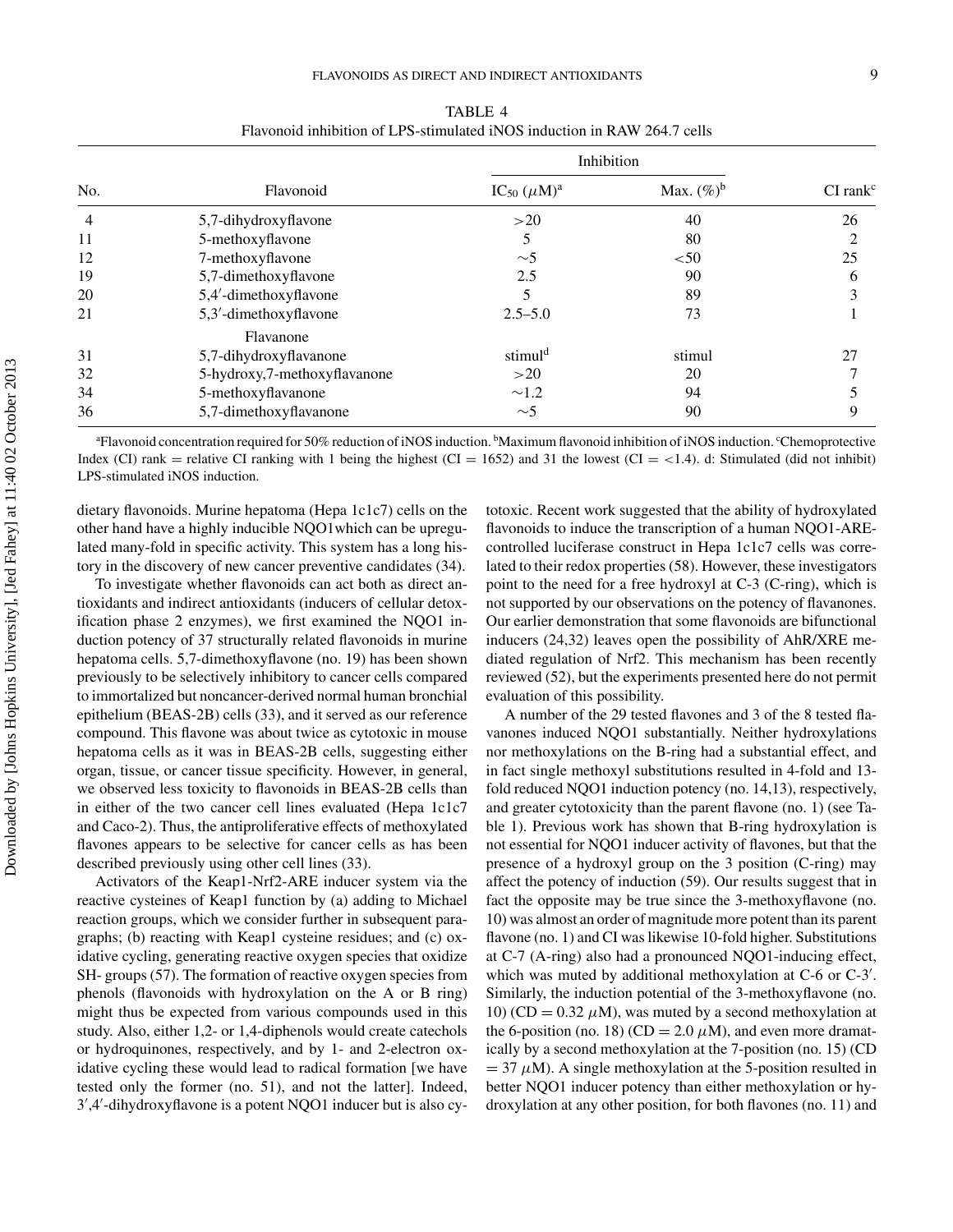flavanones (no. 34) (CD = 0.03 and 0.15  $\mu$ M, respectively), and it also resulted in greatest inhibition of LPS-induced iNOS activity in macrophages. NQO1 inducer potency of 5 methoxyflavone was comparable to that of the 4 -bromoflavone, the most potent synthetic flavone reported to date, although the synthetic flavone was even less toxic than the methoxylated flavone (60). Antiinflammatory (inhibition of LPS-stimulated iNOS induction) and phase 2 induction potencies are reasonably congruent (Table 4), as has been shown previously for triterpenoid analogues (37,61) and many other structurally diverse NQO1 inducers (37)

The most potent NQO1 enzyme induction was observed in flavones with a methoxyl-group at C-5. 5,3 -dimethoxyflavone (no. 21) had the highest CI value  $(CI = 1652)$ , with NQO1 induction occurring at nanomolar concentrations, and much lower cytotoxicity than its monomethoxylated analogue 5-methoxyflavone (no. 11) (Table 1). Other 5-methoxyflavones and flavanones were also potent inducers with low toxicity, and thus had some of the highest chemoprotective indices observed. Importantly, the fact that the flavanones are quite active as NQO1 inducers indicates that the C2-C3 double bond, and consequently the Michael acceptor functionality, is not required for inducer activity in this class of compounds. This finding is in contrast to our earlier views.

These observations are interesting because many previous works on flavonoid mode of action have assumed a priori that a hydroxyl group substituent is required for any biological activity. This is clearly the case for direct antioxidant effects (see Ref. 62) and as we have confirmed. Each of the few flavonoids that had direct antioxidant activity had hydroxyl substitutions, but these compounds also had very low CIs (Table 1). Interestingly, none of the methoxylated flavones or flavanones that were potent NQO1 inducers had any direct antioxidant activity. It is clear that to obtain indirect antioxidant activity (e.g., induction of the phase 2 response), methoxylation at specific positions is required. Other recent findings also point to the advantages of methoxylated flavonoids from the perspective of uptake and bioavailability (33). Compounds with mixed functionality, or with hydroxyl groups or with methoxyl groups at positions other than the 5-carbon can also serve as strong inducers; however, this goes hand-in-hand with greater toxicity.

In conclusion, some structural generalizations can be drawn from evaluating the potency of 37 flavonoids to induce the cytoprotective phase 2 response by measuring NQO1 induction in a murine hepatoma cell line. The presence of methoxyl substituents at C-5 results in the most potent NQO1 induction, and produces only limited toxicity in a panel of cancer cell lines, and little to no toxicity in a human normal bronchial epithelial cell line. These differences appear not to be related to differential cellular uptake (structural benzoflavone isomers had nearly identical uptake kinetics, despite huge differences in inducer potencies). We cannot rule out metabolic interconversions following uptake, as being in part responsible for differential activity, although we view this as unlikely. Inhibition of LPS-stimulated

iNOS production was less clearly correlated with structure, despite the fact that antiinflammatory activity and phase 2 inducer activity are probably equally important contributors to the protective effects of flavonoids that have been reported in many biological models and share many common molecular targets. The direct antioxidant activity of many of these compounds suggests that redox mechanisms may be more important in the induction of Keap1/Nrf2 by flavonoids. Based on our results, these methoxylated dietary compounds, and in particular the 5-methoxyflavones, are attractive for further evaluation of their roles in preventing carcinogenesis.

# **ACKNOWLEDGMENTS**

The authors wish to thank the Lewis B. and Dorothy Cullman Foundation, the Cancer Prevention Fellowship Program of the National Cancer Institute, and National Institutes of Health Grant R01 CA093780 for funding, and Paul Talalay and Albena Dinkova-Kostova for stimulating discussions and editorial insight.

#### **REFERENCES**

- 1. Pietta PG: Flavonoids as antioxidants. *Journal of Natural Products* **63,** 1035–1042, 2000.
- 2. Knekt P, Järvinen R, Reunanen A, and Maatela J: Flavonoid intake and coronary mortality in Finland: a cohort study. *British Medical Journal* **312,** 478–481, 1996.
- 3. Spencer JPE: Metabolism of tea flavonoids in the gastrointestinal tract. *Journal of Nutrition* **133,** 3255–3261, 2003.
- 4. Marchand LL, Murphy SP, Hankin JH, Wilkens LR, and Kolonel LN: Intake of flavonoids and lung cancer. *Journal of the National Cancer Institute* **92,** 154–160, 2000.
- 5. Knekt P, Järvinen R, Seppänen R, Heliövaara M, Teppo L, et al.: Dietary flavonoids and the risk of lung cancer and other malignant neoplasms. *American Journal of Epidemiology* **146,** 223–230, 1997.
- 6. Hvattum E and Ekeberg D: Study of the collision-induced radical cleavage of flavonoid glucosides using negative electrospray ionization tandem quadrupole mass spectrometry. *Journal of Mass Spectrometry* **38,** 43–49, 2003.
- 7. Çelic H and Koşar M: Inhibitory effects of dietary flavonoids on purified hepatic NADH-cytochrome b5 reductase: Structure-activity relationships. *Chemico-Biological Interactions* **197,** 103–109, 2012.
- 8. Walle T, Hsieh F, DeLegge MH, Oatis JR, and Walle UK: High absorption but very low bioavailability of oral resveratrol in humans. *Drug Metabolism and Disposition* **32,** 1377–1382, 2004.
- 9. Walle T: Absorption and metabolism of flavonoids. *Free Radical Biology and Medicine* **36,** 829–837, 2004.
- 10. Asensi M, Medina I, Ortega A, Carretero J, Baño MC, et al.: Inhibition of cancer growth by resveratrol is related to its low bioavailability. *Free Radical Biology and Medicine* **33,** 387–398, 2002.
- 11. Wen X and Walle T: Methylated flavonoids have greatly improved intestinal absorption and metabolic stability. *Drug Metabolism and Disposition* **34,** 1786–1792, 2006.
- 12. Tsuji PA and Walle T: Accumulation and metabolism of the anticancer flavonoid 5,7-dimethoxyflavone compared to its unmethylated analog chrysin in the Atlantic killifish. *Chemico-Biological Interactions* **164,** 85–92, 2006.
- 13. Manthey JA, Grohmann K, and Guthrie N: Biological properties of citrus flavonoids pertaining to cancer and inflammation. *Current Medicinal Chemistry* **8,** 135–153, 2001.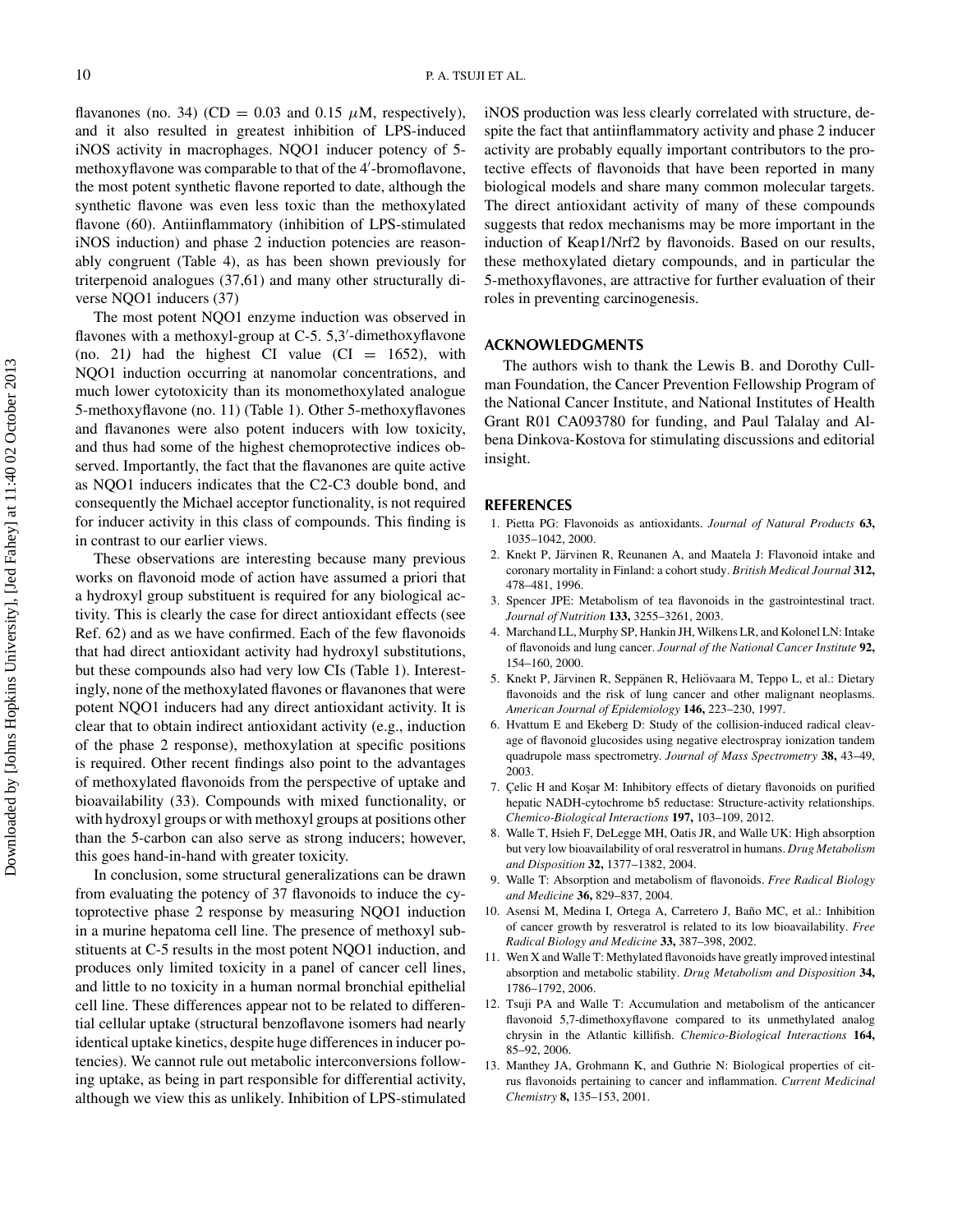- 14. Li S, Lo CY, and Ho CT: Hydroxylated polymethoxyflavones and methylated flavonoids in sweet orange (*Citrus sinensis*) peel. *Journal of Agricultural and Food Chemistry* **54,** 4176–4185, 2006.
- 15. Herz W and Sosa VE: Sesquiterpene lactones and other constituents of *Arnica acaulis*. *Phytochemistry* **27,** 155–159, 1988.
- 16. Cavalcante SDH, Fernandes D, Paulino Fo HF, Yoshida M, and Gottlieb OR : Lignoids from the fruit of three *Virola* species. *Phytochemistry* **24,** 1865–1866, 1985.
- 17. Santos LS, Correa MJC, Campos LMD, and Andiade MA: Constituents from the leaves of *Virola michelli*. *Fitoterapia* **67,** 555–556, 1996.
- 18. Tawan C, Ipor IB, Fashihuddin BA, and Sani H: A brief account on the wild *Piper* (Piperaceae) of the Crocker Range, Sabah. *ASEAN Review of Biodiversity and Environmental Conservation* 1–11, 2002.
- 19. Häberlein H and Tschiersch KP: On the occurrence of methylated and methoxylated flavonoids in *Leptospermum scoparium*. *Biochemical Systematics and Ecology* **26,** 97–103, 1998.
- 20. Justesen U, and Knuthsen P: Composition of flavonoids in fresh herbs and calculation of flavonoid intake by use of herbs in traditional Danish dishes. *Food Chemistry* **73,** 245–250, 2001.
- 21. Manthey JA, and Guthrie N: Antiproliferative activities of citrus flavonoids against six human cancer cell lines. *Journal of Agricultural and Food Chemistry* **50,** 5837–5843, 2002.
- 22. Tsuji PA and Walle T: Inhibition of benzo[a]pyrene-activating enzymes and DNA-binding in human bronchial epithelial BEAS-2B cells by methoxylated flavonoids. *Carcinogenesis* **27,** 1579–1585, 2006.
- 23. Moon Y, Wang X, and Morris ME: Dietary flavonoids: Effects on xenobiotic and carcinogen metabolism. *Toxicology In Vitro* **20,** 187–210, 2006.
- 24. Dinkova-Kostova AT, Fahey JW, and Talalay P: Chemical structures of inducers of nicotinamide quinone oxidoreductase 1 (NQO1). *Methods in Enzymology* **382,** 423–449, 2004.
- 25. Dinkova-Kostova AT, Cheah J, Samouilov A, Zweier JLA, Bozak RE, and Talalay P: Phenolic Michael recaction acceptors: combined direct and indirect antioxidant defenses against electrophiles and oxidants. *Medicinal Chemistry* **3,** 261–268, 2007.
- 26. Gao X, Dinkova-Kostova AT, and Talalay P: Powerful and prolonged protection of human retinal pigment epithelial cells, keratinocytes, and mouse leukemia cells against oxidative damage: the indirect antioxidant effects of sulforaphane. *Proceedings of the National Academy of Sciences of the USA* **98,** 15221–15226, 2001.
- 27. Prestera T, Zhang Y, Spencer SR, Wilczak CA, and Talalay P: The electrophile counterattack response: protection against neoplasia and toxicity. *Advances in Enzyme Regulation* **33,** 281–196, 1993.
- 28. Begleiter A, Sivananthan K, Lefas GM, Maksymiuk AW, and Bird RP: Inhibition of colon carcinogenesis by post-initiation induction of NQO1 in Sprague-Dawley rats. *Oncology Reports* **21,** 1559–1565, 2009.
- 29. Choi EK, Terai K, Ji I-M, Kook YH, Park KH, et al.: Upregulation of NAD(P)H:quinone oxidoreductase by radiation potentiates the effect of bioreductive beta-lapachone on cancer cells. *Neoplasia* **9,** 634–642, 2007.
- 30. Dinkova-Kostova AT, and Talalay P: NAD(P)H:quionone acceptor oxidoreductase 1 (NQO1), a multifunctional antioxidant enzyme and exceptionally versatile cytoprotector. *Archives Biochemica et Biophysica* **501,** 116–123, 2010.
- 31. Dinkova-Kostova AT, Massiah MA, Bozak RE, Hicks RJ, and Talalay P: Potency of Michael reaction acceptors as inducers of enzymes that protect against carcinogenesis depends on their reactivity with sulfhydryl groups. *Proceedings of the National Academy of Sciences of the USA* **98,** 3404–3409, 2001.
- 32. Fahey JW and Stephenson KK: Pinostrobin from honey and Thai ginger (*Boesenbergia pandurata*): a potent flavonoid inducer of mammalian phase 2 chemoprotective and antioxidant enzymes. *Journal of Agricultural and Food Chemistry* **50,** 7472–7476, 2002.
- 33. Walle T, Ta N, Kawamori T, Wen X, Tsuji PA, et al.: Cancer chemopreventive properties of orally bioavailable flavonoids: methylated versus unmethylated flavones. *Biochemical Pharmacology* **79,** 1288–1296, 2007.
- 34. Fahey JW, Dinkova-Kostova AT, Stephenson KK, and Talalay P: The "Prochaska" microtiter plate bioassay for inducers of NQO1. *Methods in Enzymology* **382,** 243–258, 2004.
- 35. Vaidyanathan J and Walle T: Transport and metabolism of the tea flavonoid (−)-epicatechin by the human intestinal cell line Caco-2. *Pharmaceutical Research* **18,** 1420–1425, 2001.
- 36. Reddel R, Ke Y, Gerwin BI, McMenamin MG, Lechner JF, et al.: Transformation of human bronchial epithelial cells by infection with SV40 or adenovirus-12 SV40 hybrid virus, or transfection via strontium phosphate coprecipitation with a plasmid containing SV40 early region genes. *Cancer Research* **48,** 1904–1909, 1988.
- 37. Liu H, Dinkova-Kostova AT, and Talalay P: Coordinate regulation of enzyme markers for inflammation and for protection against oxidants and electrophiles. *Proceedings of the National Academy of Sciences of the USA* **105,** 15926–15931, 2008.
- 38. Sambuy Y, DeAngelis I, Ranaldi G, Scarino ML, Stammati A, et al.: The Caco-2 cell line as a model of the intestinal barrier: influence of cell and culture-related factors on Caco-2 cell functional characteristics. *Cell Biology and Toxicology* **21**(1), 1–26, 2005.
- 39. Hornberg C, Maciuleviciute L, and Seemayer NH: Human bronchoepithelial cells in vitro as a tool for detection of genotoxic activity of airborne particulates. *Journal of Aerosol Sciences* **27,** S35–S36, 1996.
- 40. Forbes B: Human airway epithelial cell lines for in vitro drug transport and metabolism studies. *Pharmaceutical Science and Technology Today* **3**(1), 18–27, 2000.
- 41. Reilly CA, Taylor JL, Lanza DL, Carr BA, Crouch BA, et al.: Capsaicinoids cause inflammation and epithelial cell death through activation of vanilloid receptors. *Toxicology Sciences* **73,** 170–181, 2003.
- 42. Berge G, Ovrebo S, Botnen V, Hewer A, Phillips DH, et al.: Resveratrol inhibits benzo[a]pyrene-DNA adduct formation in human bronchial epithelial cells. *British Journal of Cancer* **91,** 333–338, 2004.
- 43. Møllerup S, Øvrebø S, and Haugen A: Lung carcinogenesis: resveratrol modulates the expression of genes involved in the metabolism of PAH in human bronchial epithelial cells. *International Journal of Cancer* **92,** 18–25, 2001.
- 44. Beckmann JD, Stewart A, Kai M, and Keeton TP : Controls of EGF-induced morphological transformation of human bronchial epithelial cells. *Journal of Cellular Physioloy* **189,** 171–178, 2001.
- 45. Lin P, Chang YC, Chen CH, Yang WJ, Cheng YH, et al.: A comparative study on the effects of 2,3,7,8,-tetrachlorodibenzo-*p*-dioxin polychlorinated biphenyl 126 and estrogen in human bronchial epithelial cells. *Toxicol Applied Pharmacology* **195,** 83–91, 2004.
- 46. Smith PK, Krohn RI, Hermanson GT, Mallia AK, Gartner FH, et al.: Measurement of protein using bicinchoninic acid. *Analytical Biochemistry* **150,** 76–85, 1985.
- 47. Gerhauser C, Lee SK, Kosmeder JW, Moriarty RM, Hamel E, Mehta RG, Moon RC, Pezzuto JM: Cancer chemopreventive potential of sulforamate, a novel analogue of sulforaphane that induces phase 2 drug-metabolizing enzymes. *Cancer Research* **57,** 272–278, 1997.
- 48. Tsuji PA and Walle T: Cytotoxic effects of the dietary flavones chrysin and apigenin in a normal trout liver cell line. *Chemico-Biological Interactions* **171,** 37–44, 2008.
- 49. Biotium: *MTT Cell Viability Assay Kit*. Biotium, Inc., Hayward, CA, 2008.
- 50. Suh N, Honda T, Finlay HJ, Barchowsky A, Williams C, et al.: Novel triterpenoids suppress inducible nitric oxide synthase (iNOS) and inducible cyclooxygenase (COX-2) in mouse macrophages. *Cancer Research* **58,** 717–723, 1998.
- 51. van de Loosdrecht AA, Beelen RH, Ossenkoppele GJ, Broekhoven MG, and Langenhuijen MN: A tetrazolium-based colorimetric MTT assay to quantitate human monocyte mediated cytotoxicity against leukemic cells from cell lines and patients with acute myeloid leukemia. *Journal of Immunological Methods* **174,** 311–320, 1994.